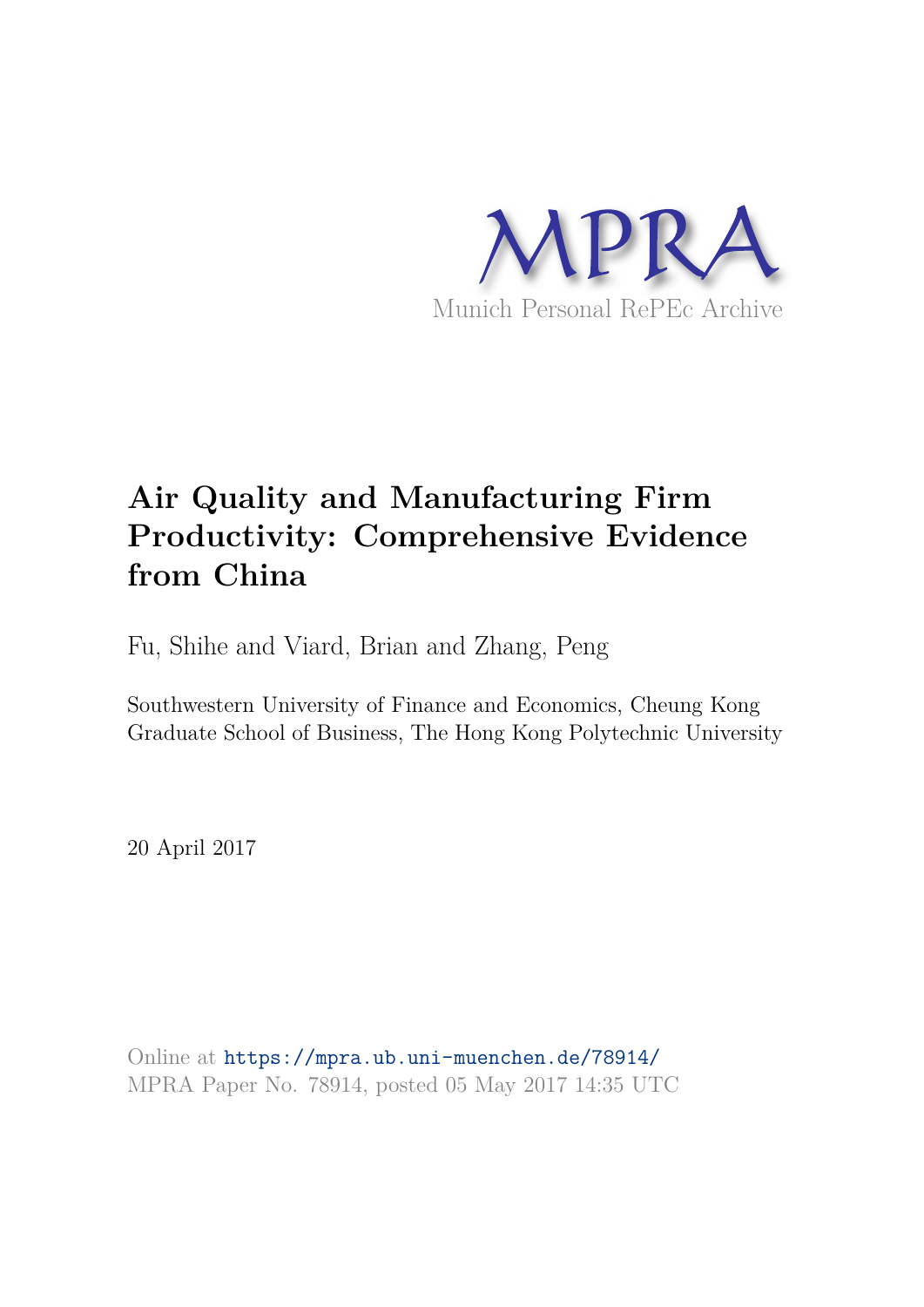#### **Air Quality and Manufacturing Firm Productivity: Comprehensive Evidence from China**

Shihe Fu Southwestern University of Finance and Economics fush@swufe.edu.cn

V. Brian Viard Cheung Kong Graduate School of Business brianviard@ckgsb.edu.cn

Peng Zhang The Hong Kong Polytechnic University peng.af.zhang@polyu.edu.hk

This version: 4/20/2017

#### **Abstract**

We provide comprehensive estimates of air pollution's effect on short-run labor productivity for manufacturing firms in China from 1998 to 2007. An emerging literature estimates air pollution's effects on labor productivity but only for small groups of workers of particular occupations or sets of firms to ensure causality. To provide more comprehensive estimates necessary for policy analysis, we estimate effects for all but some small firms (90% of manufacturing output in China) and capture all channels by which pollution influences productivity. We instrument for reverse causality between pollution and output using thermal inversions.

Our causal estimates imply that a one  $\mu$ g/m<sup>3</sup> decrease in PM<sub>2.5</sub> (SO<sub>2</sub>) increases labor productivity by  $0.0084\%$  (0.0572%) with an elasticity of -0.45 (-0.86). Lowering PM<sub>2.5</sub> (SO<sub>2</sub>) by 1% nationwide through methods other than reducing manufacturing output would generate productivity increases of CNY 57.6 (110.5) thousand annually for the average firm and CNY 9.2 (17.6) billion annually or 0.06% (0.12%) of GDP across all firms. Accounting for output's contribution to  $PM_{2.5}$  (SO<sub>2</sub>) emissions leads to a net elasticity of -0.23 (-0.75).

Using air quality of a nearby city conditional on wind blowing toward a focal city as an alternative instrument, we find a one  $\mu$ g/m<sup>3</sup> decrease in PM<sub>10</sub> increases productivity by 0.41% with an elasticity of -0.43 using a subsample of larger cities. Improving air quality generates substantial output and productivity benefits and these should be considered in evaluating environmental regulations and in evaluating their effect on firm competitiveness.

*JEL* Codes: D62; Q51; Q53; R11 Key words: air pollution; productivity; environmental costs and benefits; firm competitiveness

Acknowledgements: We thank Richard Arnott, Michael Bates, Sarojini Hirshleifer, Katja Seim, Carolyn Sloane, Yang Xie, and seminar participants at UC Riverside for helpful comments. Quanyun Song, Jianghao Wang, Castiel Zhuang, and Shihan Shen provided excellent research assistance.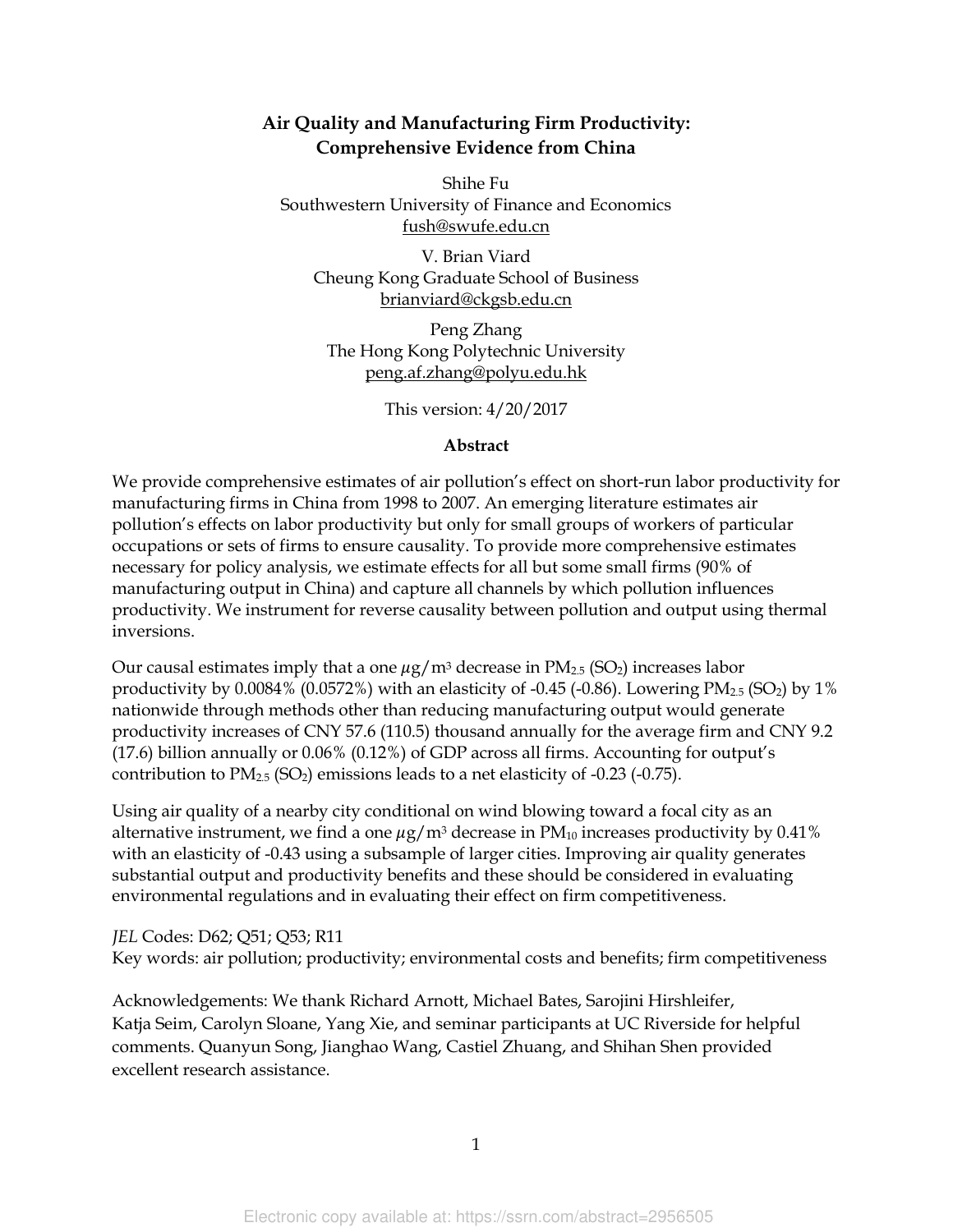#### **1 Introduction**

l

An emerging literature documents the effect of air pollution on short-run labor productivity. These papers significantly advance our understanding of how pollution affects productivity and convincingly demonstrate that air pollution causes labor productivity to decrease. However, because these studies rely on the exogeneity of air pollution as an identification strategy, they focus on narrow groups of workers in particular occupations such as fruit picking (Graff Zivin and Neidell, 2012), pear packing (Chang *et al*., 2016a), call center services (Chang *et al*., 2016b), garment assembly (Adhvaryu *et al*., 2014a) or a few firms in textile assembly (He, Liu *et al.,* 2016). Air pollution has also been found to negatively impact short-run productivity of outdoor sports personnel including soccer players (Lichter *et al*., 2015), marathon runners (Fu and Guo, 2016), and baseball umpires (Archsmith *et al*., 2016). While these estimates are useful for evaluating narrowly-targeted environmental policies or evaluating the costs and benefits for small groups of people, their external validity is of concern in evaluating broad-based pollution reduction policies.

We provide comprehensive, nationwide estimates of the effect of air pollution on shortrun labor productivity for manufacturing firms in China encompassing all channels of effects. Using satellite data for pollution measures we are able to include all firms in China's manufacturing survey in our estimates. Since the survey includes all stateowned enterprises (SOEs) and all non-SOEs with more than CNY 5 million in annual sales, our sample captures 90% of China's manufacturing output[1](#page-2-0) (Brandt *et al.*, 2012) making our estimates useful for analyses of broad-based, nationwide environmental policies.

We estimate an elasticity of labor productivity with respect to pollution of -0.45 for PM<sub>2.5</sub> and -0.86 for SO<sub>2</sub>. Holding number of workers constant, lowering PM<sub>2.5</sub> by 1% nationwide through methods other than reducing manufacturing output would increase the average firm's output by CNY 54.8 (USD 7.2)[2](#page-2-1) thousand and increase output across all firms by CNY 8.73 (USD 1.15) billion annually (0.06% of China's average GDP over the sample period). Adjusting for manufacturing's role in PM<sub>2.5</sub> creation leads to a net elasticity of -0.21. Therefore, lowering PM2.5 by 1% nationwide proportionally across all its sources would increase the average firm's output by CNY 26.9 (USD 3.54) thousand annually and increase total output across all firms by CNY 4.29 (USD 0.56) billion annually (0.03% of average GDP). Similar calculations for SO<sup>2</sup> yield a per-firm increase of CNY 65.4 (USD 8.60) thousand and an aggregate increase of CNY 10.34 (USD 1.36) billion (0.07% of average GDP). These are significant effects which should be considered in any cost-benefit analysis of environmental policies.

<span id="page-2-1"></span><span id="page-2-0"></span><sup>&</sup>lt;sup>1</sup> Throughout the paper we will measure output by value added and use these terms interchangeably. <sup>2</sup> A 2007 exchange rate of 7.6 is used throughout the paper.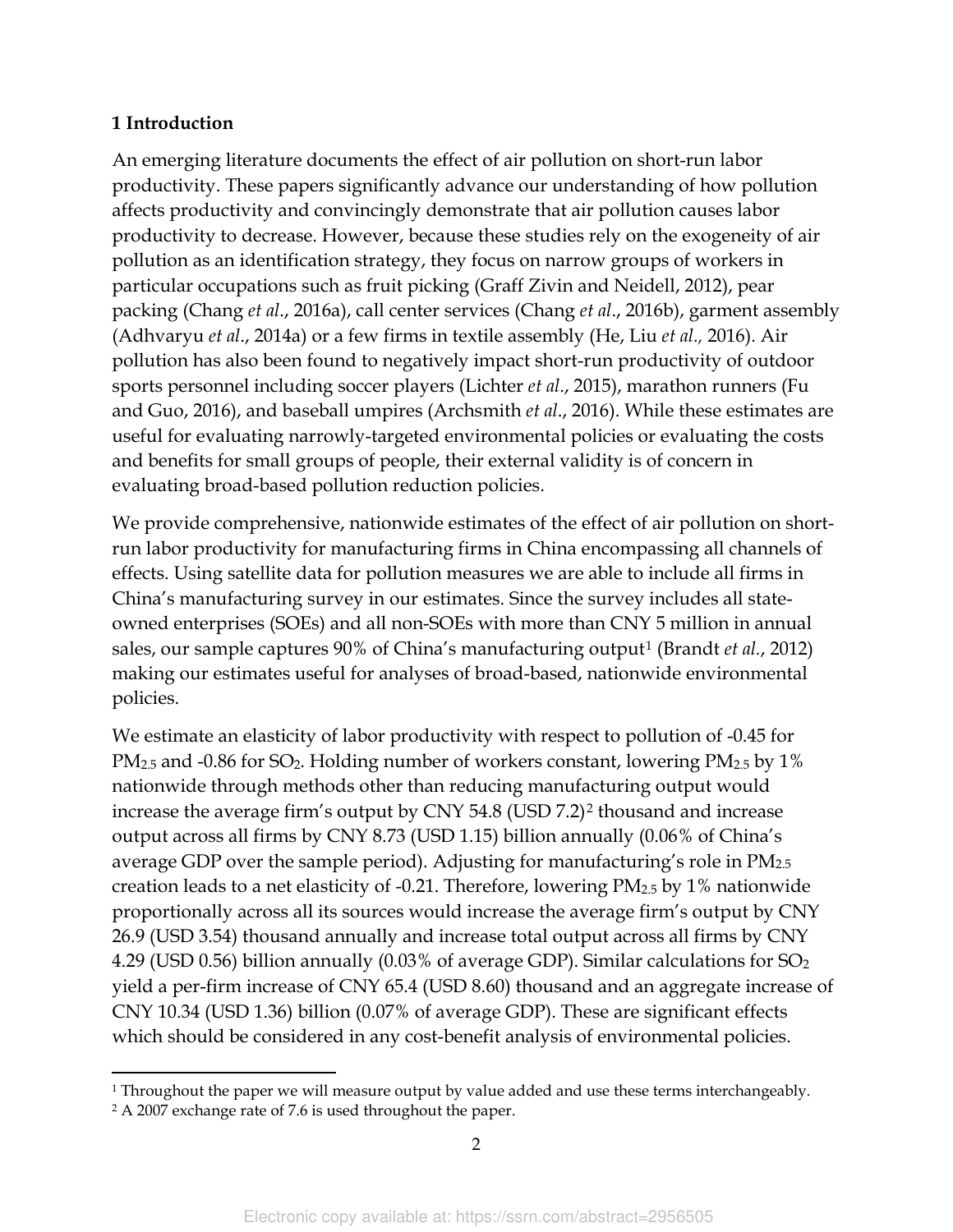The primary obstacle to overcome in estimation is reverse causality bias. If estimated by ordinary least squares (OLS), pollution's effect on labor productivity will be biased upward toward or even above zero because more output per employee in a region leads to both more output and more pollution. To overcome this endogeneity problem while achieving comprehensive estimates we employ as our primary instrument the number of thermal inversions (Arceo *et al*., 2015; Hicks *et al*., 2016; Jans *et al.*, 2016; Sager, 2016) in geographic areas corresponding to counties. Thermal inversions form due to exogenous meteorological factors yet trap pollutants such as  $PM_{2.5}$  and  $SO_2$  near the ground degrading air quality. The instrument is highly predictive and, consistent with the simultaneity bias between output and air pollution, the instrumented estimates display more negative effects on productivity than OLS estimates. Our secondary instrument for a focal city's air pollution is the air quality of a nearby city conditional on wind blowing from the nearby to the focal city. When wind blows toward the focal city the nearby city's pollution degrades focal city air quality exogenously. This instrument allows us to estimate the effects of a different pollutant,  $PM_{10}$ , but only for a subset of major cities. This instrument is also powerful and attenuates the simultaneity bias resulting in more negative effects of pollution on productivity.

This paper makes three primary contributions. First, we provide nearly exhaustive measures for the causal effect of pollution on the labor productivity of a country's manufacturing sector. Previous studies examine only small sets of workers in particular occupations or a small set of firms. Cost-benefit analyses of national environmental policies require comprehensive estimates of pollution's effects since effects on particular occupations, firms, or industries may be idiosyncratic. We provide such a nationwide estimate for China. Our methodology is general and could be applied to any country experiencing sufficient variation in thermal inversions.

Second, our findings shed new light on the debate about whether environmental regulations have positive or negative effects on firm competitiveness (Jaffe *et al*., 1995). Historically, this debate has focused on the extent to which decreased competitiveness from environmental compliance costs are offset by innovations in processes that are both cleaner and more cost effective. We identify another channel that influences this debate. Environmental regulations that decrease air pollution will in turn increase productivity and offset compliance costs. For example, Greenstone *et al.* (2012) find that the US Clean Air Act significantly decreased firm productivity because it imposed additional costs on firms such as installing scrubbing and gas reclamation equipment. Our findings suggest that these cost estimates are biased toward zero since they are confounded by improvements in labor productivity realized indirectly through improved air quality. Because of the offsetting productivity improvements a country's firms are not as uncompetitive when complying with environmental measures as they would be absent the productivity gains.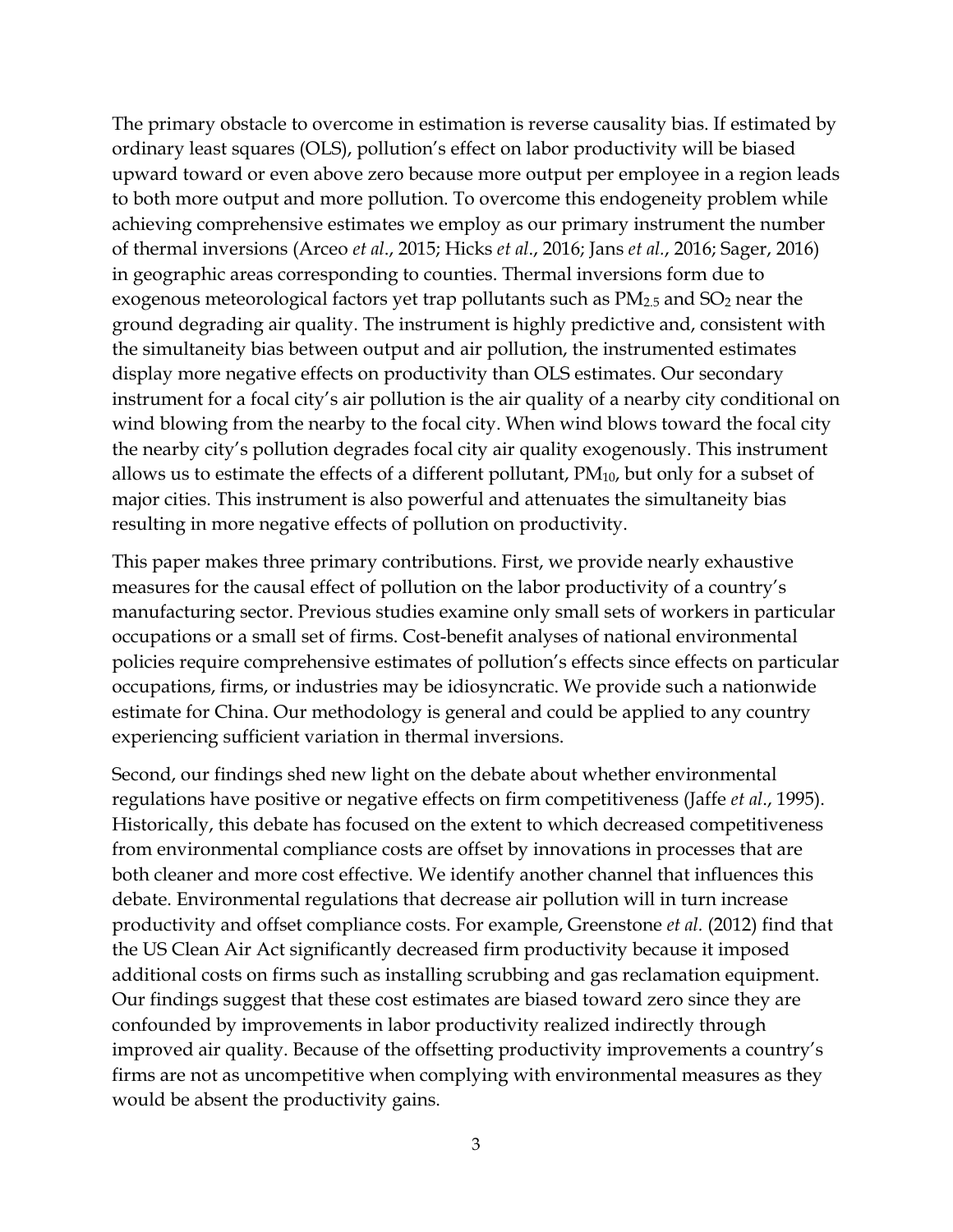Third, estimates for China are important in and of themselves. China is the world's most populous country and is a large source of manufacturing and resulting pollution. In 2015, China represented almost 25% of the world's manufacturing output. [3](#page-4-0) The findings also have implications for the global economy as China incurs a disproportionate fraction of the world's pollution because of its significant exports. Depending on the type of pollutant, 17 to 36% of China's pollution is attributable to exports (Lin *et al.*, 2014). Our estimates imply that policies that reduce China's air pollution can generate a substantial increase in labor productivity in addition to the health benefits previously substantiated and, given China's extensive exports, benefit other countries via trade. Our estimates complement the literature that estimates the social costs of reduced health due to China's air pollution (Ostro, 1983; Matus *et al*., 2012; Chen *et al*., 2013a; Bombardini and Li, 2016; He, Fan *et al*., 2016).

The rest of the paper is organized as follows. The next section discusses related literature. Section 3 describes the data; Section 4 specifies the econometric models and discusses identification issues and strategies; Section 5 presents the results using our primary instrument and a set of robustness checks while Section 6 does the same for our secondary instrument. Section 7 concludes.

## **2. Pollution and Productivity**

 $\overline{a}$ 

How does air pollution affect short-run labor productivity? An extensive literature documents the negative effects that a high concentration of air pollution can have on human health. According to the Environmental Protection Agency (EPA), short-run exposure can lead to decreased lung function, irregular heartbeat, increased respiratory problems, nonfatal heart attacks, and angina. [4](#page-4-1) These short-run effects can result in decreased physical stamina at work and missed work days. Long-run exposure may lead to cardiopulmonary diseases, respiratory infections, lung cancer (EPA, 2004), and asthma (Neidell, 2004). These long-run health problems can manifest themselves in the short run if high levels of pollution trigger conditions resulting from previously accumulated exposure. Infant (Chay and Greenstone, 2003) and elderly morbidity resulting from air pollution (Deryugina *et al*., 2016) can require working adults to miss work to care for them (Aragon *et al*., 2016; Hanna and Oliva, 2015). Long-term exposure can also reduce life expectancy (Chen *et al*., 2013a) which can result in experienced workers being replaced by new, inexperienced ones.

Air pollution can also lower cognitive ability, alter emotions, increase anxiety, and have other psychological effects (Lavy, *et al*., 2014; Pun *et al*., 2016) which would affect the

<span id="page-4-0"></span><sup>3</sup> "Global Manufacturing: Made in China?" *Economist*, March 14, 2015.

<span id="page-4-1"></span><sup>4</sup> See the EPA websites: https://www.epa.gov/pm-pollution; https://www.epa.gov/so2-pollution; and https://www.epa.gov/co-pollution.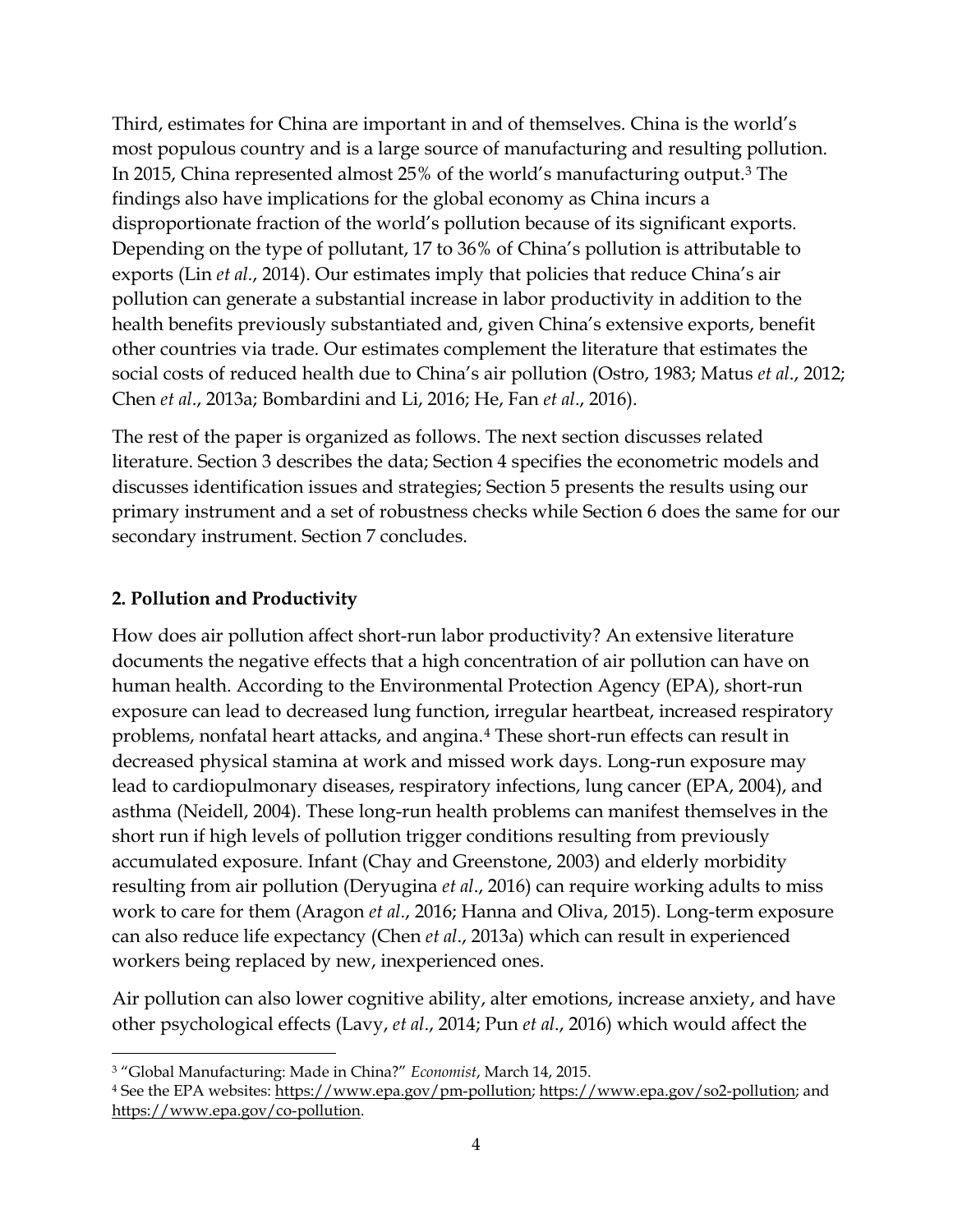performance of both physical and knowledge workers. All of these effects can be compounded by spillovers to other workers (Arnott *et al*., 2005, Chapter 4). Moreover, fine particulates such as  $PM<sub>2.5</sub>$  can seep into buildings (Thatcher and Layton, 1995), making avoidance behavior costly or impossible for workers unless their employer provides proper filtration equipment. While our estimates are unable to distinguish between these various channels they capture the effect of all possible channels.

Pollution can affect output through labor productivity, the intensive margin, and labor supply, the extensive margin. The intensive and extensive margins depend on the context and the units of time measured. In our context, time is measured as a workeryear. Therefore, our productivity estimates capture all possible channels that affect perhour productivity (intensive margin) and hours worked (one type of extensive margin) although we cannot distinguish the two. We separately estimate the labor supply effects on number of workers (another type of extensive margin).

Most extant studies of air pollution's effect on short-run labor productivity measure time as worker-hours and therefore capture productivity effects on per-hour productivity (intensive margin) although many separately estimate labor supply effects on hours worked (extensive margin). PM2.5 reduces per-hour productivity of pear packing workers in California but has little effect on labor supply as measured by hours worked or absenteeism (Chang *et al*., 2016a). PM2.5 also reduces productivity of garment factory workers in India with no effects on absences (Adhvaryu *et al*., 2014a). PM2.5 and SO<sup>2</sup> reduce per-hour output of textile workers at two sites in China but has little effect on hours worked (He, Liu *et al*., 2016). Ozone reduces per-hour productivity of outdoor fruit pickers in California but not hours worked or absenteeism (Graff Zivin and Neidell, 2012) and pollution measured by the API affects call center workers (Chang *et al*., 2016b) with no effect on hours worked.

To ensure exogeneity of pollution, all of these studies focus on a small group of firms or a particular type of worker for which pollution is exogenous. Although this establishes a causal link, the results may not generalize raising a concern of external validity. A few other papers examine pollution's effect on performance in other environments. Air pollution has been found to increase students' absences (Currie *et al*., 2009) and their cognitive performances and test scores (Lavy, *et al*., 2014). It also has negative effects on short-run performance of outdoor athletic participants including soccer players (Lichter *et al*., 2015), marathon runners (Fu and Guo, 2016), and baseball umpires (Archsmith *et al*., 2016).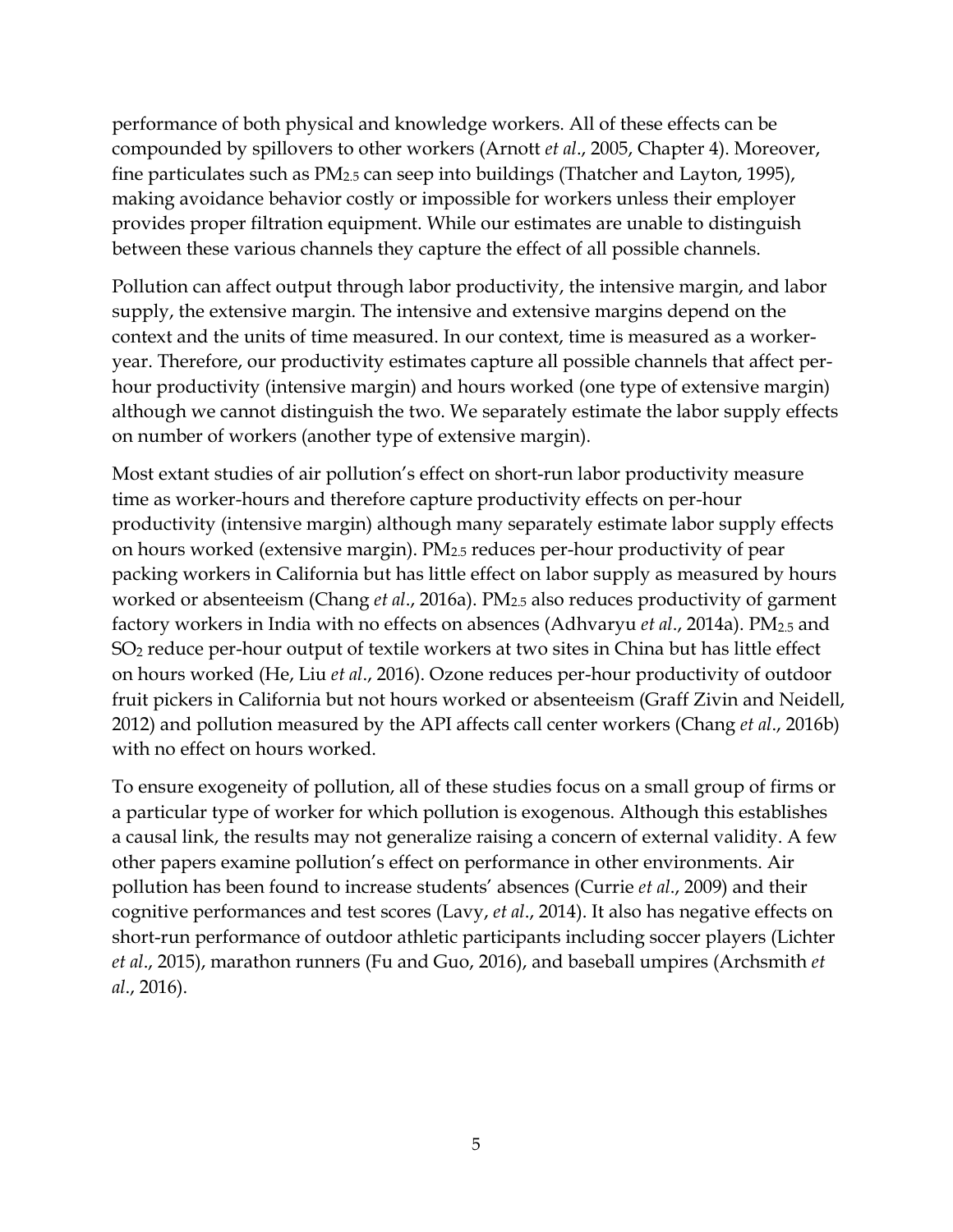### **3. Primary data**

 $\overline{a}$ 

Our primary estimation is of firm-level labor productivity combining comprehensive data on firm characteristics with air pollution data for highly-specific geographic areas across all of China from 1998 to 2007. China is an ideal setting for estimating the effects of air pollution on productivity. Not only is it a large country that produces a significant portion of the world's pollution but its vastness also offers significant geographic and time-series variation in output and pollution levels.

Our main pollution measure is monthly concentrations of  $PM_{2.5}$  and  $SO_2$  derived from satellite-based Aerosol Optical Depth (AOD) retrieval techniques maintained by the National Aeronautics and Space Administration (NASA). [5](#page-6-0) We use the AOD data because it provides the most comprehensive measures of air pollution across China's geography and over time. AOD measures the extinction of the solar beam by dust and haze and can be used to predict pollution even in areas lacking ground-based monitoring stations (Gupta *et al*., 2006; van Donkelaar *et al*., 2010; Kumar *et al*., 2011). The  $SO_2$  concentrations are reported in the data and the  $PM_{2.5}$  concentrations are calculated following Buchard *et al.,* (2016).

The AOD data has several advantages compared to ground-based pollution data. First, it begins in 1980 while ground-based pollution data is available only beginning in 2000 providing us with two more years of data. Second, it covers the whole country while ground-based pollution data covers only 42 cities in 2000 increasing to 113 in 2010. Third, ground-based pollution data is potentially subject to human manipulation (Andrews, 2008; Ghanem and Zhang, 2014) while the satellite data is not. The AOD pollution data is reported in grids of 50 by 60 kilometers. We use the kriging interpolation method (Oliver, 1990)<sup>[6](#page-6-1)</sup> to convert this to the county level, which is the smallest administrative unit in China to which we can match firm locations. [7](#page-6-2)

Since the satellite pollution measure covers the entire country we can include all manufacturing firms for which we have data. Our firm-level output and characteristics data is from annual surveys of manufacturing firms conducted by China's National Bureau of Statistics (NBS). The survey includes all state-owned enterprises (SOEs) regardless of size and all non-SOEs whose annual sales exceed CNY 5 million (USD 0.8

<span id="page-6-0"></span><sup>&</sup>lt;sup>5</sup> The AOD data are obtained from the Modern-Era Retrospective Analysis for Research and Applications version 2 (MERRA-2). We utilize M2TMNXAER version 5.12.4 which reports monthly AOD data within each 0.5 degrees latitude by 0.625 degrees longitude (corresponding to 50 by 60 kilometers) grid. <sup>6</sup> See http://desktop.arcgis.com/en/arcmap/10.3/tools/3d-analyst-toolbox/how-kriging-works.htm for an explanation of the method.

<span id="page-6-2"></span><span id="page-6-1"></span><sup>7</sup> The six-digit administrative code is published by the NBS' Administrative Division: http://www.stats.gov.cn/tjsj/tjbz/xzqhdm/201401/t20140116\_501070.html (in Chinese).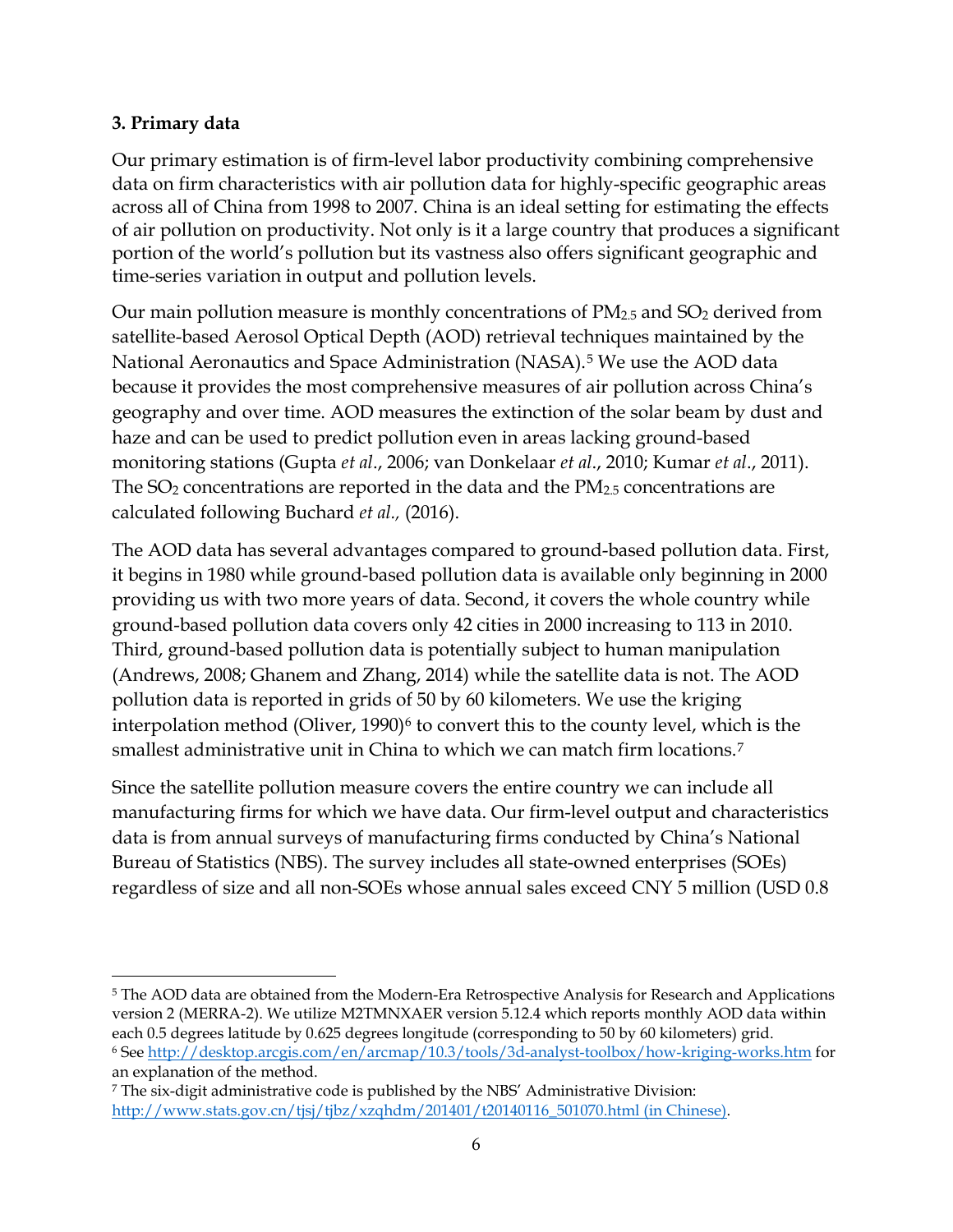million) and contains detailed information on firm location,<sup>[8](#page-7-0)</sup> accounting measures, and firm characteristics. This captures 90.7% of China's total manufacturing output during our sample period (Brandt *et al*., 2012). The sample period yields 2,223,406 firm-year observations and 568,888 unique firms.

Following the matching algorithm described in Brandt *et al.* (2012) we match firms over time to form an unbalanced panel, and convert nominal into real values using industrylevel price indices.[9](#page-7-1) We drop 2% of observations with unreliable data following the previous literature (Cai and Liu, 2009; Brandt *et al*., 2012; Yu, 2014).[10](#page-7-2) In addition, six percent of observations are firms appearing in only one year and dropped with the inclusion of firm fixed effects. We also winsorize the top and bottom 0.5% of data based on the values of output, value added, employment, and capital for two reasons. First, to be consistent with the previous literature (Cai and Liu, 2009). Second, the largest firms in the survey are likely to have multiple plant locations making it impossible to match them with local pollution measures because we observe only the firm's headquarters. The final data includes 1,593,247 firm-year observations for 539,557 unique firms. Geographically, the sample includes 2,755 counties with an average of 57.8 firms per county-year. Because the large firms that are winsorized have a disproportionate effect on the total output included in estimation we check the robustness of our results to using the non-winsorized data and they are similar.

We obtain daily, station-level weather variables that could affect both air pollution and firm output including temperature, precipitation, humidity (inferred from temperature and dew point temperature), and wind speed from the National Climatic Data Center at the National Oceanic and Atmospheric Administration. We convert the station-level data to county level using the kriging interpolation method and then calculate annual means. These are then matched to the firm data by county and year.

For our instrument, we obtain thermal inversion data from NASA.[11](#page-7-3) The data reports air temperatures every six hours at 42 vertical layers from 110 meters to 36 thousand meters within 50- by 60-kilometer grids. Following Arceo *et al.* (2016), we define a thermal inversion as the temperature of the second layer (320 meters) being higher than

 $\overline{a}$ 

<span id="page-7-0"></span><sup>8</sup> The survey is at the firm level and therefore it is possible that a firm has multiple plants in different locations leading to an incorrect match with the pollution data. However, more than 95% of the firms in the survey are single-plant (Brandt *et al*., 2012). Firm location is known at least up to the six-digit administrative code level used to match to the pollution data. Specific addresses are known only for a small share of firms and thus using these to match would make our data far less comprehensive. <sup>9</sup> Their Stata programs are posted at: http://feb.kuleuven.be/public/N07057/CHINA/appendix.

<span id="page-7-2"></span><span id="page-7-1"></span><sup>&</sup>lt;sup>10</sup> We drop observations with missing or negative values for output, value added, employment, or capital; firms with fewer than eight employees since they may not have reliable accounting systems; and firms violating accounting identities such as the components of net assets exceeding total assets or current depreciation exceeding cumulative depreciation.

<span id="page-7-3"></span><sup>11</sup> Specifically, we use product M2I6NPANA version 5.12.4 from MERRA-2.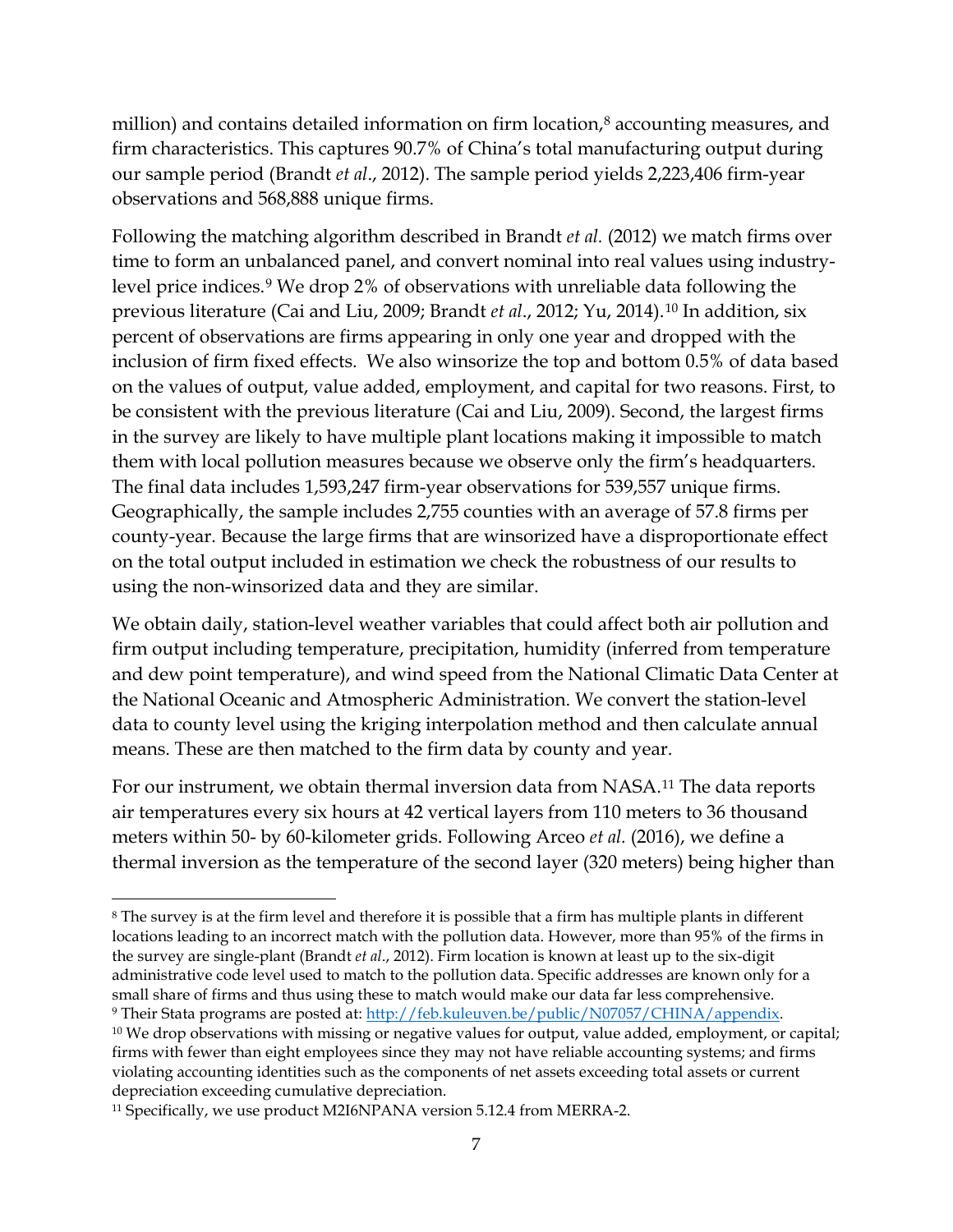that of the first layer (110 meters).[12](#page-8-0) We determine this within each six-hour period of each day and then calculate the total number of six-hour periods in the year in which an inversion occurs in the grid. We then convert this data from the grid to the county level using the kriging interpolation method. We show that our results are robust to using the strength of thermal inversions, which is the temperature difference between the first and second layers as an instrument aggregated in the same way.

Table 1 presents the summary statistics of the key variables. The firm characteristics are at the firm-year level and reflect a high degree of variation in labor productivity. The pollution, thermal inversion, and weather data are at the county-year level. The pollution levels are such that they are likely to have an effect on mental and physical health and therefore productivity. The World Health Organization recommends a maximum annual mean of ten  $\mu$ g/m<sup>3</sup> for PM<sub>2.5</sub> and a maximum mean of 20  $\mu$ g/m<sup>3</sup> within a 24-hour period for both  $PM_{2.5}$  and  $SO_2$  (World Health Organization, 2006). In the sample, the mean annual PM2.5 level is 53.5 and reaches a high of 134.8 and the mean SO<sub>2</sub> is 15.1 and reaches a high of 54.7. The number and strength of thermal inversions display significant variation ranging from zero to 628 (almost two six-hour periods per day in which an inversion occurs). The mean number of inversions in the sample is about 246 or about 17% of the possible six-hour periods in a year.

[Insert Table 1 here]

 $\overline{a}$ 

#### **4. Model specification and identification**

We focus on labor productivity because there are no obvious channels by which pollution would affect capital productivity.[13](#page-8-1) Our primary econometric model is:

$$
ln(Y_{ict}/L_{ict}) = \beta_0 + \beta_1 P_{ct} + \beta_2 W_{ct} + \alpha_i + \rho_t + \varepsilon_{ict},
$$
 (1)

where *i* indicates firm,  $c$  county, and  $t$  year. For firm  $i$  in year  $t$  located in county  $c$ ,  $Y$  is value added and  $L$  is the number of workers.  $P$  is a measure of pollution and  $W$  the vector of weather variables in county  $c$  in year  $t$ . We include a quadratic function of each weather variable to allow for nonlinearity in its effects (Adhvaryu *et al*., 2014b; Sudarshan *et al.*, 2015; Zhang *et al.*, 2016). The coefficient  $\beta_1$  is the main coefficient of interest and captures the effect of pollution on labor productivity. Since  $L$  is measured in units of number of employees these estimates will capture the combined effects on productivity of output per hour worked and total hours worked including absences.

<span id="page-8-0"></span><sup>12</sup> Using temperatures in the first and third layers (540 meters) generates similar results.

<span id="page-8-1"></span><sup>&</sup>lt;sup>13</sup> Estimating labor productivity has been criticized because it depends on the level of capital employed (Syverson, 2011). This is not a problem in our setting because our instrumented pollution measure is orthogonal to inputs.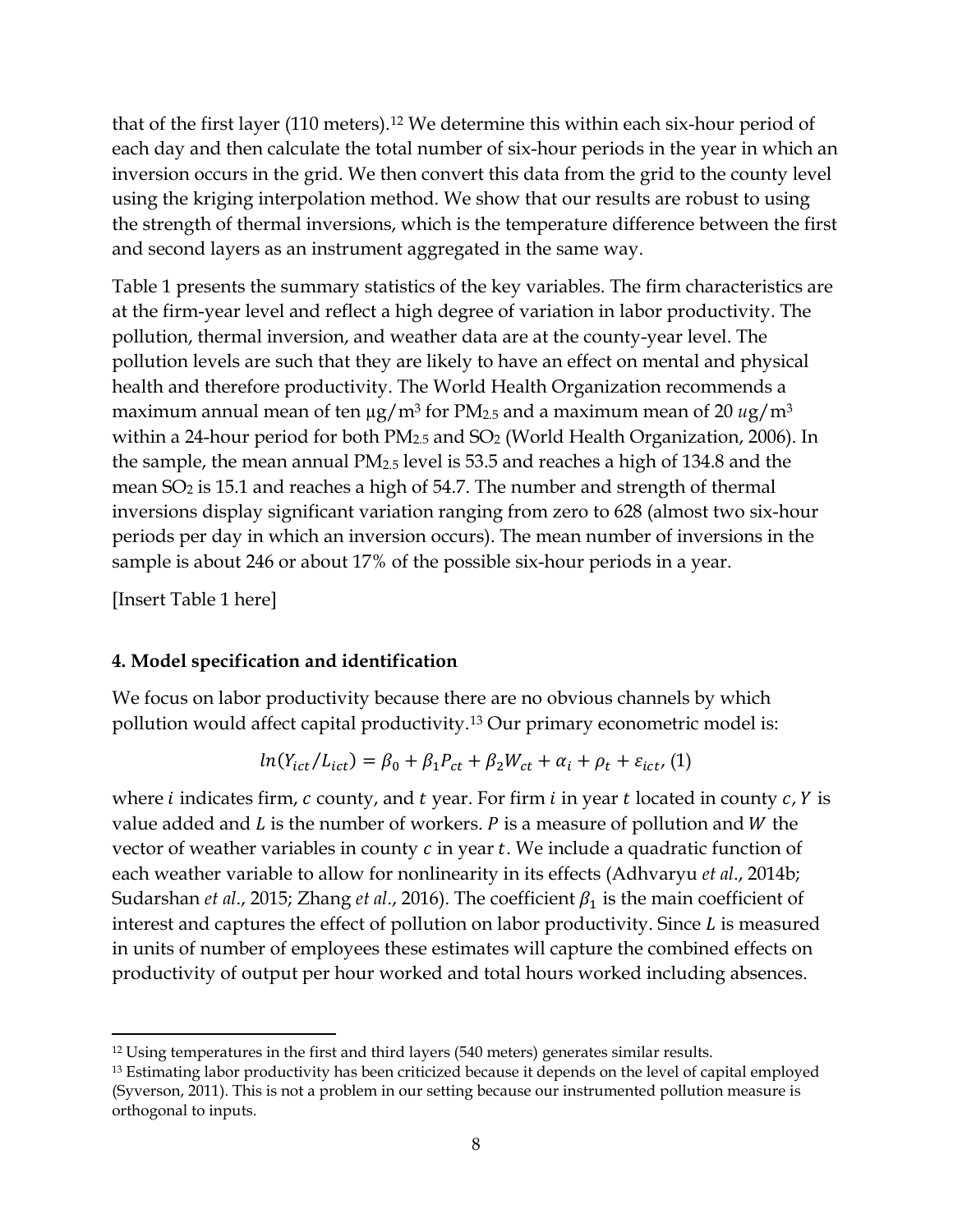Firm fixed effects  $(\alpha_i)$  capture time-persistent firm attributes that affect labor productivity. Since very few firms switch counties (7%) and none switch industries over the time period of our sample, these also absorb any county- or industry-specific timeinvariant unobservables that affect productivity. Year fixed effects  $(\rho_t)$  capture yearspecific national shocks to firm output such as business cycle or macroeconomic effects. The error term  $(\varepsilon_{ict})$  captures time-varying, firm-specific unobservables that affect labor productivity. In our baseline estimation we cluster standard errors by firm to allow for serial correlation in productivity within firm over time which could be created by persistence in a firm's capital stock or technology.

Although our data is at the firm level, the effect of pollution on productivity is identified by variation at the county-year level. Identification requires that, conditional on the control variables, pollution is independent of the error in Equation (1). There are two separate causal identification issues that are specific to our context: reverse causality and spatial sorting.

## **4.1 Causal identification issue – reverse causality**

 $\overline{a}$ 

Reverse causality results from the fact that production itself produces air pollution. The more output a county's firms produce the worse its pollution. Estimated using OLS, this simultaneity will bias estimates upward toward or above zero. This is the main identification issue which we address using instrumental variables.

A valid instrument is correlated with a county's air pollution but uncorrelated with its productivity. Our primary instrument, because it is available for all of China, is the annual number of thermal inversions at the county level. Normally, air temperature decreases with altitude above the Earth's surface. A thermal (or temperature) inversion is a deviation from this norm. It occurs when a mass of warmer, less dense air moves on top of a cooler, denser air mass trapping dust and pollutants near the ground and increasing air pollution. We calculate thermal inversions using layers at 110 and 330 meters and conduct robustness checks using 110 and 550 meters.

Since thermal inversions are a meteorological phenomenon and after conditioning on weather variables are unrelated to production except via pollution, it is a valid instrument for addressing the simultaneity bias of output and air pollution. A few studies have applied this identification strategy to estimate the effects of air pollution on various outcomes (Arceo *et al*., 2015; Hicks *et al*., 2016; Jans *et al*., 2016; Sager, 2016).[14](#page-9-0) With this as our instrument we employ two-stage least squares (2SLS) with the firststage equation:

<span id="page-9-0"></span><sup>14</sup> Arceo *et al.* (2015) estimates the effect on infant mortality in Mexico City, Hicks *et al.* (2016) on procyclical mortality in the U.S., Jans *et al.* (2016) on child respiratory health in Sweden, and Sager (2016) on traffic accidents in the United Kingdom.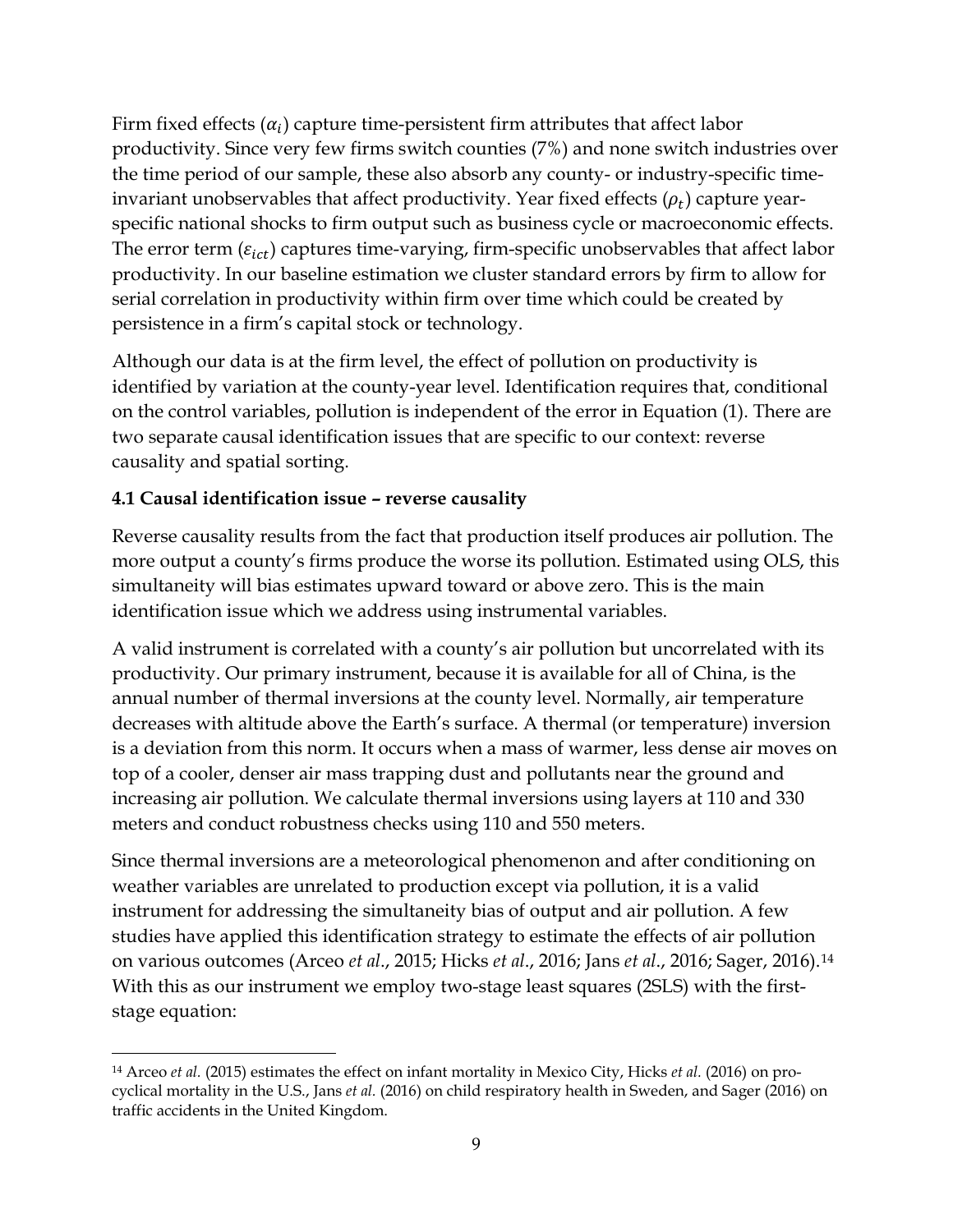$$
P_{ict}=\gamma_0+\gamma_1 I_{ct}+\gamma_2 W_{ct}+\alpha_i+\rho_t+\varepsilon_{ict}, \, (2)
$$

where  $I_{ct}$  is the number of thermal inversions in county c in year t. The quadratic functions of weather controls from the second stage are also included because these same variables affect the formation of inversions and are also needed to ensure exogeneity of instrumented pollution in the second stage.

#### **4.2 Causal identification issue – spatial sorting**

Spatial sorting results from either firms or workers self-selecting into particular counties based on their pollution level. Firms may choose to locate in cities with less severe pollution because it leads to higher productivity which would lead to a downward bias in estimating the effect of pollution on productivity. On the other hand, they may choose to locate in cities with more severe pollution because it reflects less stringent underlying local environmental regulations – the "pollution haven" effect (Becker and Henderson, 2000; Greenstone, 2002; Brunnermeier and Levinson, 2004). The bias induced here depends on the relationship between pollution output and productivity.

Regardless of the relationship, the inclusion of firm fixed effects means that only intertemporal changes in pollution identify its effects on firm productivity and any initial sorting effects are absorbed in them if firms do not relocate over time.[15](#page-10-0) Therefore, our estimates will be biased only by firms relocating during the sample period due to pollution. Few firms relocate for any reason meaning that any effect is small; [16](#page-10-1) however, sorting by new firms could occur.

A second possible type of spatial sorting is due to workers choosing their location based on their willingness to pay for air quality. High-skilled workers generally prefer highquality urban amenities and tend to work in industries or areas that produce low levels of pollution while low-skilled workers generally have lower willingness to pay for air quality and are more likely to work in polluting industries. This self-selection would result in dirty cities having a high proportion of low-skilled workers and low firm productivity and clean cities having a high proportion of high-skilled workers and high firm productivity (Lin, 2017). This spurious correlation would induce a downward bias in estimating the effect of pollution on firm productivity.

Inclusion of firm fixed effects means that any initial endogenous sorting of workers will be absorbed in them and only movement of workers during the sample period will bias our estimates.

 $\overline{a}$ 

<span id="page-10-0"></span><sup>&</sup>lt;sup>15</sup> Sorting could also occur by industry but since no firms switch industries this is also absorbed by the firm fixed effects.

<span id="page-10-1"></span><sup>16</sup> We perform a robustness check excluding relocating firms.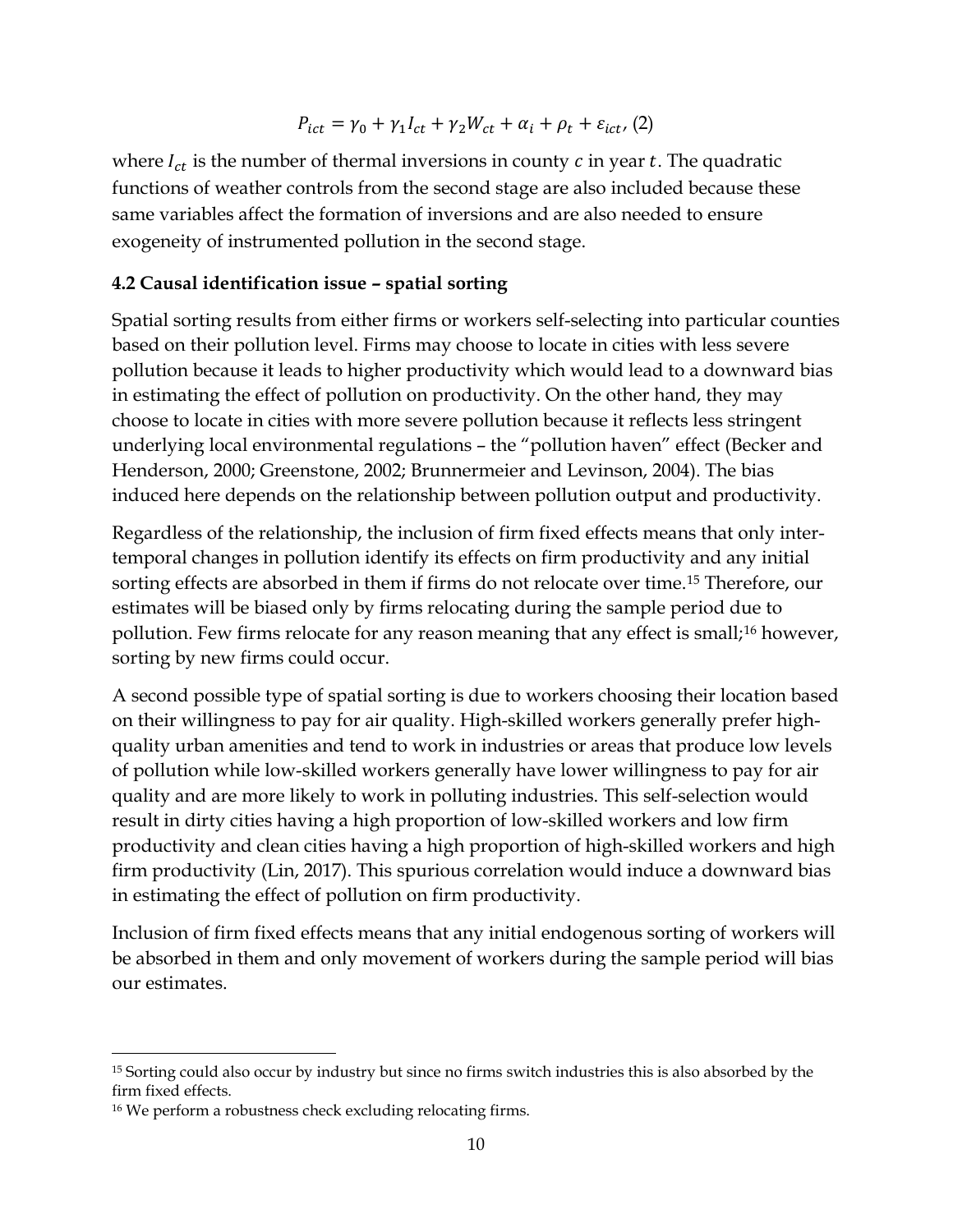### **5. Results using AOD data**

Our primary results use AOD pollution data because they are nationwide and available for a longer period (1998 to 2007). We use the annual mean concentration of PM2.5 and SO<sup>2</sup> in each county-year as measures of air pollution. Following Arceo *et al.* (2015), we control for weather by including linear and squared terms of the annual means of daily average temperature, daily average humidity, daily wind speed, and annual cumulative precipitation in each county in each year.

## **5.1 OLS estimates using AOD data**

We first present estimates not accounting for the simultaneity bias between productivity and pollution. Table 2 presents OLS estimates of Equation (1). Column 1 implies that PM2.5 pollution has no effect on productivity. The lack of effect is perhaps due to the simultaneity bias. Results for  $SO_2$  (Column 2) indicate that  $SO_2$  pollution decreases productivity with an elasticity of  $-0.083$  evaluated at the mean  $SO<sub>2</sub>$  in the sample.

[Insert Table 2 here.]

## **5.2 2SLS results using AOD data**

Because of the simultaneity bias, OLS estimates will be biased upward toward or above zero. We use the number of thermal inversions as an instrument for pollution concentration. The first-stage results in the top panel of Table 2 (Columns 3 and 4) show that the number of thermal inversions is a powerful predictor of both  $PM_{2.5}$  and  $SO_2$ concentrations. The coefficient on thermal inversions is positive and highly significant for both pollutants and the Kleibergen Paap (KP) test for weak instruments is much larger than the Stock-Yogo weak identification test critical value of 16.38 (Stock and Yogo, 2005). One additional average daily inversion increases  $PM_{2.5}$  by 0.016 and SO<sub>2</sub> by 0.0024  $\mu$ g/m<sup>3</sup>. These are big effects. A one standard deviation increase in daily thermal inversions increases PM<sub>2.5</sub> by 2.3  $\mu$ g/m<sup>3</sup> (4.3%) and SO<sub>2</sub> by 0.34  $\mu$ g/m<sup>3</sup> (2.3%).

The lower panel of Columns 3 and 4 show the second-stage results. Column 3 shows that instrumented  $PM_{2.5}$  has a negative and very significant effect on labor productivity. Consistent with instrumenting addressing the simultaneity problem, the estimate for PM2.5 moves from being insignificant in the OLS estimates to significantly negative here. Evaluating this at the mean PM2.5 in the sample yields an elasticity of -0.45. Column 2 shows that instrumented SO<sub>2</sub> also has a negative and very significant effect on productivity. Although the effect was negative and significant in the OLS estimates it is now more negative consistent with an upward bias due to reverse causality. Evaluated at the mean  $SO<sub>2</sub>$  in the sample implies an elasticity of -0.86.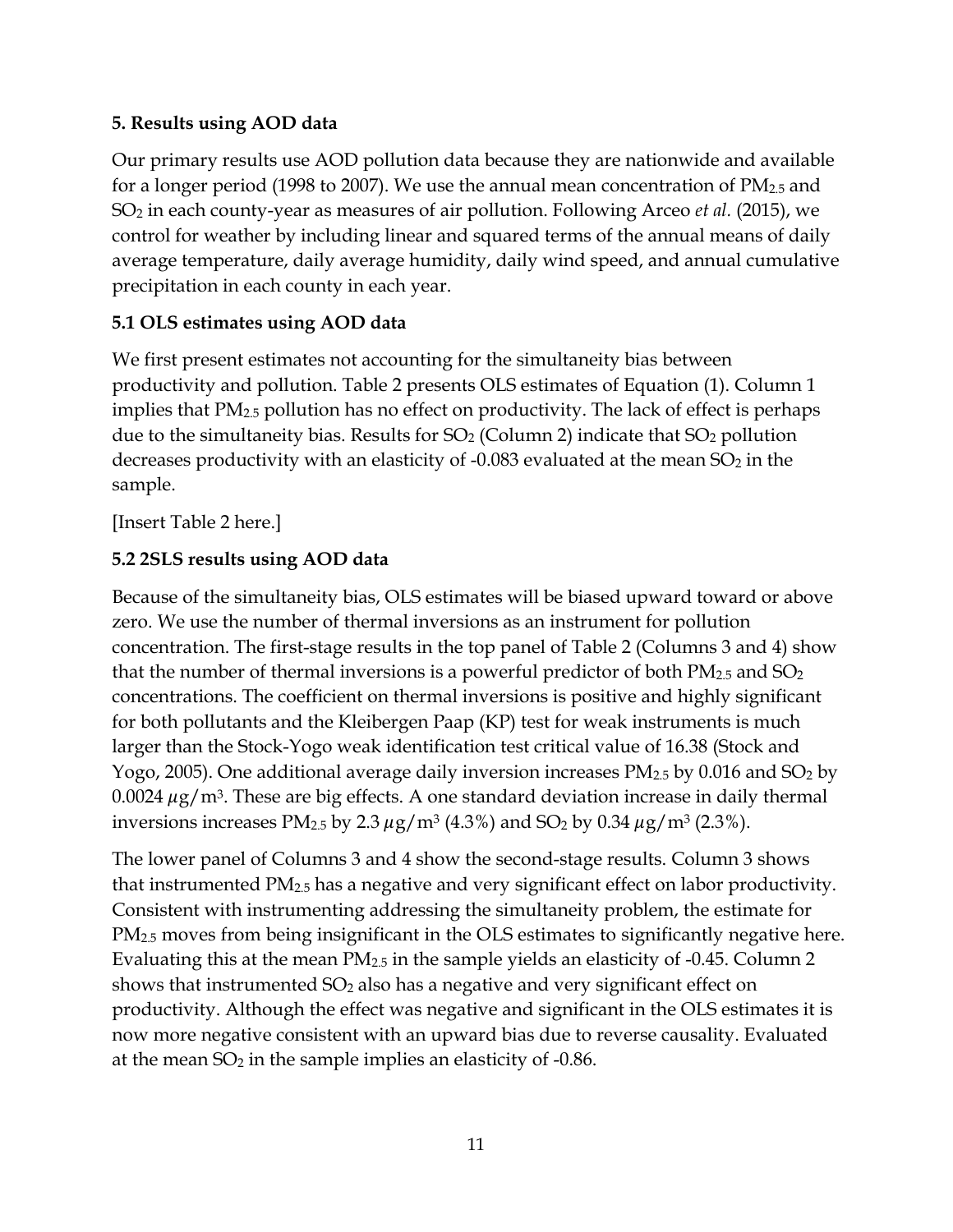How large are these effects? First, consider lowering PM2.5 by one percent nationwide through means other than lowering manufacturing output. This could include reducing other pollution sources like road dust, automobile exhaust, and power generation or by decreasing pollution per unit of manufacturing output via pollution abatement equipment. This would increase value added for the average firm in our sample by CNY 57.6 (USD 7.58) thousand annually and increase total value added across all firms by CNY 9.18 (USD 1.21) billion annually.[17](#page-12-0) This represents 0.06% of China's GDP.[18](#page-12-1) Similar calculations for  $SO_2$  imply an output increase for the average firm of CNY 110.5 (USD 14.5) thousand and CNY 17.6 (USD 2.3) billion annually across all firms (0.12% of GDP).

Since manufacturing output itself represents a major source of air pollution it is useful to calculate the effects assuming that pollution is reduced proportionally across all sources including output. Manufacturing output is estimated to generate about 45% of PM<sub>2.5</sub> in China.<sup>[19](#page-12-2)</sup> Suppose that PM<sub>2.5</sub> were reduced by 1%. This would require pollution derived from manufacturing output to decline by 0.45%. The elasticity of pollution with respect to industrial output is estimated to be 2.1<sup>[20](#page-12-3)</sup> implying that manufacturing output must decline by 0.22%. Using our estimated elasticity of -0.45, a pollution reduction of 1% will increase output by 0.45%. Therefore, the net gain in output from a 1% reduction in PM<sub>2.5</sub> is 0.23% implying a "net elasticity" of 0.23 if pollution is reduced across the board proportionally from all sources. Therefore, a one percent, across-the-board reduction in PM2.5 would increase per-firm output by CNY 29.5 (USD 3.88) thousand and output across all firms by CNY 4.70 (USD 0.62) billion or 0.032% of GDP.

To adjust the SO<sub>2</sub> implications similarly, manufacturing output is estimated to generate about 30% of total SO2 emissions<sup>[21](#page-12-4)</sup> and the elasticity of  $SO<sub>2</sub>$  with respect to industrial output is estimated to be 2.63.[22](#page-12-5) This implies a "net elasticity" of -0.75 and a 1% acrossthe-board reduction in  $SO_2$  would increase per-firm productivity by CNY 96.2 (USD

l

<span id="page-12-0"></span><sup>&</sup>lt;sup>17</sup> A 1% decrease in PM<sub>2.5</sub> increases annual output by 0.45%. The mean annual output per firm in our sample is CNY 12.82 million implying an annual increase of CNY 57.6 (USD 7.58) thousand. There is an average of 159,325 firms present in each year of our sample which implies an annual increase in output of CNY 9.18 (USD 1.21) billion annually.

<span id="page-12-1"></span><sup>&</sup>lt;sup>18</sup> China's average annual real GDP over the ten-year sample period is CNY 14.85 trillion.

<span id="page-12-2"></span><sup>&</sup>lt;sup>19</sup> Guan *et al.* (2014) estimate that 45% of China's PM<sub>2.5</sub> is generated from "industrial processing" while Huang *et al.* (2011) estimate that 47% in China's Pearl River Delta Region is generated from "processing of mineral products" and "iron and steel processing" (eyeballed from Figure 3).

<span id="page-12-3"></span><sup>20</sup> "Cutting China's Smog Will Come at a Massive Cost," Fielding Chen and Tom Orlik, *Bloomberg*, March 26, 2015.

<span id="page-12-4"></span><sup>&</sup>lt;sup>21</sup> Streets *et al.* (2006, Table 3) estimate that 39% of SO<sub>2</sub> in China's Pearl River Delta Region is generated from "industry" while Mohajan (2014, page 270) estimates that  $20\%$  of  $SO<sub>2</sub>$  is generated from "industrial facilities" throughout China.

<span id="page-12-5"></span><sup>22</sup> From Liu and Wang (2013, Table 2) the cumulative GDP change from 2004 to 2010 is -1.12 and the cumulative emissions change is -2.94. This is based on all output not just manufacturing.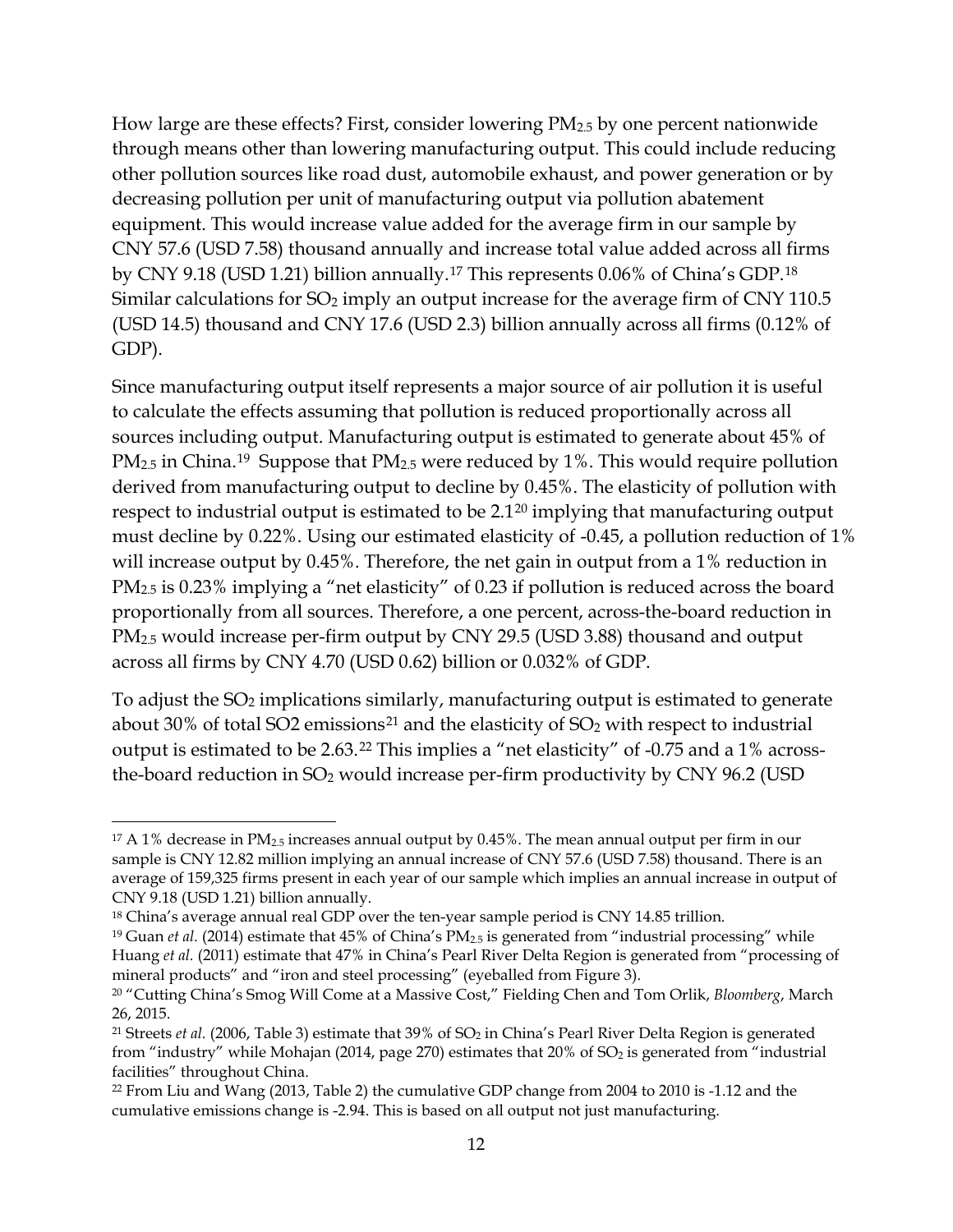12.65) thousand annually and aggregate productivity by CNY 15.32 (USD 2.02) billion or 0.103% of GDP.

China's most recent five-year plan sets a goal of reducing  $PM_{2.5}$  from 60 to 35  $\mu$ g/m<sup>3</sup>. Using our elasticity of pollution with respect to output this implies a 20% reduction in output. Scaling our "net elasticity" estimate linearly, the productivity boost from this output reduction would be 4.6% so that output would fall by only 15.4%. This, however, assumes that our estimates extrapolate fairly far outside out sample range.

We can compare our estimates to previous ones although these apply only to particular types of workers or small sets of firms and are sometimes for different pollutants. Graff Zivin and Neidell (2012) estimate an elasticity of per-hour productivity with respect to ozone pollution of -0.073 for outdoor fruit pickers in California. Although lower than our elasticity, it is for a different pollutant and for a particular type of worker in a much less polluted environment. For indoor pear packers in California, Chang *et al.* (2016a) estimate a per-hour productivity elasticity of -0.062 for PM<sub>2.5</sub>. This is lower than our estimate for PM2.5 but it is again for a particular type of worker in a much less polluted environment. In China, Chang *et al.* (2016b) estimate an elasticity of per-hour labor productivity with respect to the API of -0.023 for call center workers. Again, this is lower than our estimates but it applies to service workers in a specific industry and two specific locations in China. For garment factory workers in India, Adhvaryu *et al.* (2014a) estimate an elasticity of -0.052 for per-hour productivity with respect to PM2.5 pollution. While this is most directly comparable to our estimate, which is much greater, in that it applies to manufacturing workers and the same type of pollutant, it applies to a specific industry and measures effects conditional on being at work. He, Liu *et al.* (2016) examine textile workers in China and find no contemporaneous effect from PM<sub>2.5</sub> exposure but elasticities ranging from -0.035 to -0.30 in two provinces due to cumulative effects over 25 to 30 days. The upper range of this is close to our estimates for all locations and all manufacturing industries in China.

#### **5.3 Robustness checks using AOD data**

Columns 1 through 4 of Table 3 show various robustness checks of the 2SLS estimates for PM2.5. Our main estimates weight all observations equally. Column 1 re-estimates weighting observations by value added per firm. The coefficient is slightly larger in magnitude than the baseline estimates (although not significantly so) consistent with larger firms' productivity being more affected by pollution or being located in dirtier counties. Column 2 allows for two-way clustering of errors by firm and county-by-year (Cameron and Miller, 2015). Clustering at the county-by-year level captures spatial correlation within counties which could result from county-level labor market conditions, agglomeration effects, and government policies (Greenstone *et al*., 2012). This is less critical in our context because our instrumented pollution measure should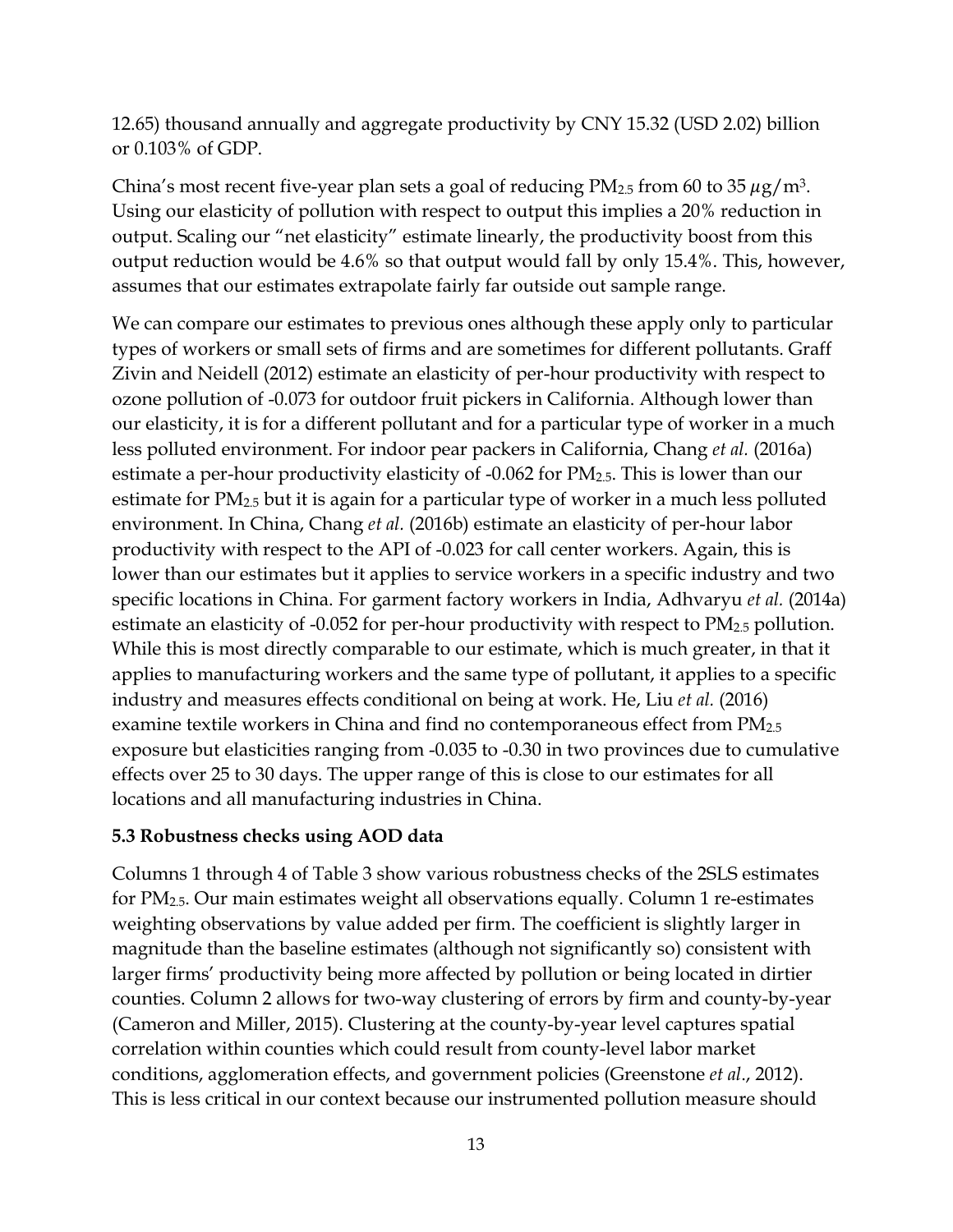be orthogonal to these shocks. Moreover, it is a fairly demanding test because instrumenting pollution already absorbs a lot of its variation. Nonetheless, although some significance is lost the results remain significant. Column 3 tests the robustness to not winsorizing the data. The results are very similar to the baseline estimates. Column 4 uses strength of thermal inversions as an alternative instrument. The severity of an inversion depends on its temperature differential and counties with the same number of inversions may differ in severity. The alternative instrument is very significant and the KP test is well above the Stock-Yogo critical value while the second stage results are very close to the baseline estimates.

Columns 5 through 8 repeat the same robustness checks for  $SO_2$ . As with  $PM_{2.5}$ , weighting the observations by value added (Column 5) results in an effect which is larger in magnitude although not significantly so. Allowing for two-way clustering (Column 6) reduces the significance to 14% and the KP test indicates that the first-stage instruments are weak . Estimates using the non-winsorized data are very significant and similar to the baseline estimates. Finally, strength of thermal inversions is a powerful instrument and results in fairly similar second-stage estimates.

Appendix A shows robustness checks using log pollution rather than a linear function in the first stage. Column 1 shows estimates for PM2.5. Pollution has a highly significant effect on productivity and the elasticity is larger (-0.96) than that estimated using a linear function. Results for  $SO<sub>2</sub>$  are shown in Column 2. The estimated elasticity (-1.00) is very significant and larger than that using a linear function.

#### **5.4 Effect on number of workers**

Our estimates capture the effect on labor productivity from all channels: any changes in per-hour productivity or changes in hours worked or absences. Pollution may also affect the number of workers employed. To assess this we estimate Equation (1) with log number of employees in each firm as the dependent variable using thermal inversions as the first-stage instrument. The survey data capture both permanent and contract employment thereby making it likely we can capture short-run, annual adjustments in response to pollution. In addition, the survey measures end-of-year employment so that short-run changes in employment due to pollution would be captured. We find a positive and significant effect on number of workers. A one  $\mu$ g/m<sup>3</sup> increase in PM2.5 increases employment by 0.42% implying an elasticity of 0.21. Firms increase employment to compensate for the decreased labor productivity and this offsets about half of the labor productivity loss. The elasticity of the total effect on output with respect to PM2.5 allowing labor supply to adjust is -0.24. Although the positive labor supply effects partially mitigate the negative labor productivity effects, employing additional workers imposes costs on firms. We also re-estimate Equation (1)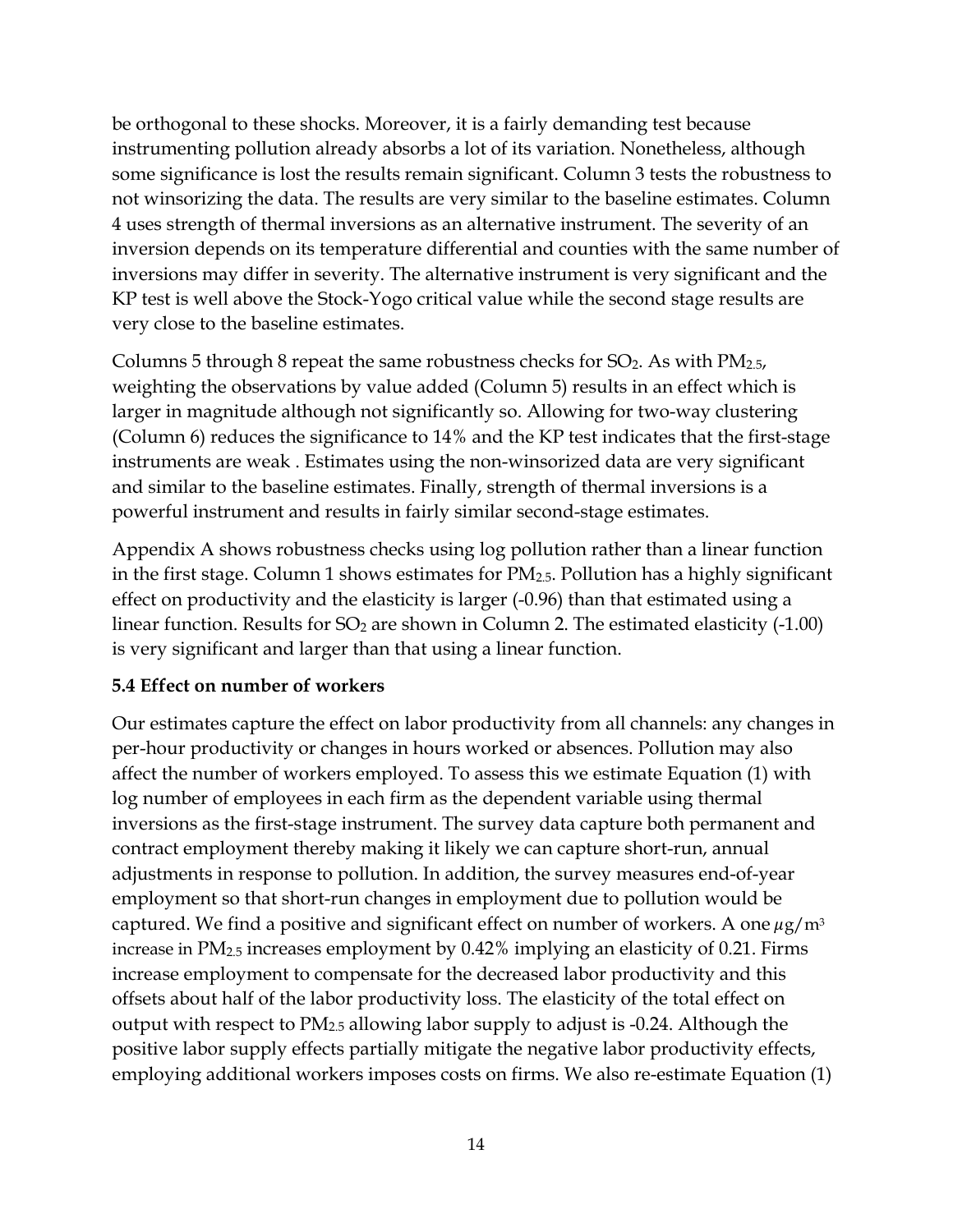with log capital as the dependent variable.<sup>[23](#page-15-0)</sup> Consistent with pollution not affecting physical capital there is no significant effect.

## **6. Results using PM<sup>10</sup> data**

 $\overline{a}$ 

## **6.1 Air quality of nearby city as instrument**

As a robustness check, we instrument for a focal city's pollution using pollution that drifts from a nearby city. A firm's productivity is affected by both locally-produced pollution and nearby cities' pollution that is transported to the focal city by wind. To ensure exogeneity, we condition on the wind blowing from the nearby to the focal city (when the wind blows toward the nearby city its pollution measure is not exogenous because greater focal city output would increase the nearby city's air pollution level) and show that the timing of this is random. Wind direction has been used as an instrument for air pollution in a few studies (Luechinger, 2009; Schlenker and Walker, 2011; Deryugina *et al*., 2016). Identification requires that the instrument be sufficiently correlated with the endogenous regressor and uncorrelated with any unobserved determinant of the dependent variable. The former is ensured as long as the nearby city is close enough that pollution can drift from it to the focal city. The latter is ensured as long as unobserved determinants of focal city production are uncorrelated with the nearby city's pollution in the time period measured.

Implementing this requires relating the two cities' pollution levels on a high-frequency basis in order to isolate time periods in which the wind is blowing toward the focal city. Averaging over long time periods risks mixing periods in which the wind blows toward the focal city with those in which it blows away destroying the instrument's exogeneity. High-frequency data also reduces the possibility that regional shocks to pollution, which might affect both the focal and nearby city, will introduce spurious correlation that biases the estimates. We therefore use daily data on pollution and wind direction in the first stage of 2SLS estimation. Daily data is frequent enough to capture wind direction shifts accurately. It is also likely immune to correlated shocks to pollution across cities. While output and therefore pollution is likely correlated across cities within a region over longer time periods it is unlikely that this is so on a daily basis.

The need for daily pollution data forces us to focus on a different pollutant and also reduces the coverage of the data. The satellite-based AOD data is available only on a monthly basis. We instead use  $PM_{10}$  data derived from daily API data. This is available at the city level and only for certain cities. A further constraint for this approach is that we can only consider focal cities that have a nearby city sufficiently close that pollution can drift far enough that it affects the focal city's air quality. Fine particulates such as

<span id="page-15-0"></span><sup>23</sup> We calculate capital stock using the perpetual inventory method in Brandt *et al.* (2012).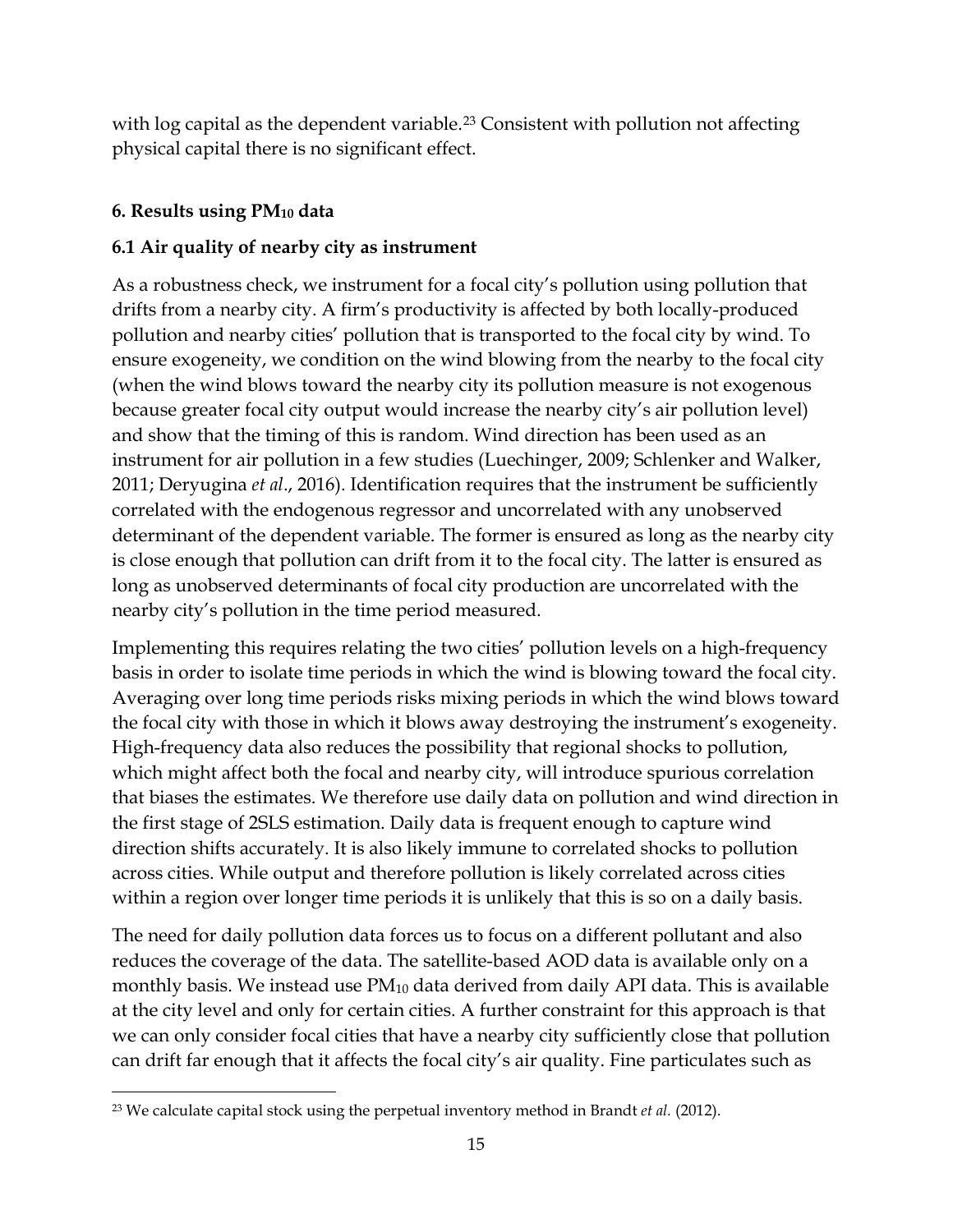PM<sup>10</sup> can travel from hundreds to thousands of kilometers (EPA, 1996, page IV-7). In our estimation we consider nearby cities that are within 100 to 250 kilometers of a focal city and test the robustness of the estimates within this range. There is a tradeoff in increasing the distance – it increases the available data but weakens the instrument's power.

#### **6.2 PM<sup>10</sup> model specification**

 $\overline{a}$ 

To accommodate daily data for the pollution instrument and annual data for the firm productivity data, we employ mixed two-stage least squares (M2SLS) estimation. M2SLS estimates are consistent and asymptotically normal (Dhrymes and Lleras-Muney, 2006; Lleras-Muney, 2005). The first stage equation is:

$$
P_{ftd} = \gamma_0 + \gamma_1 P_{N(f)td} + \gamma_2 W_{ftd} + \mu_{ft} + \varepsilon_{ftd},
$$
 (3)

where  $P_{ftd}$  is pollution level of focal city f on day d of year t;  $P_{N(f)td}$  is the pollution level of the nearby city to focal city f, denoted by  $N(f)$ , on day d of year t; and  $W_{ftd}$  are daily weather controls that affect pollution in the focal city. We define the nearby city as the closest city to a focal city within a certain distance and test the sensitivity of our results to different distances. Focal city-by-year fixed effects  $(\mu_{ft})$  allow for different mean levels of pollution in each focal city-year and also control for the exogenous variables in the second stage to ensure that instrumented pollution is uncorrelated with the second-stage error.[24](#page-16-0) Every nearby city in our data set is also a focal city although it might be paired with a different nearby city that is closer to it than the original focal city. The first stage is estimated using only days when the wind blows from the nearby to the focal city.

After estimating Equation (3), we compute predicted values  $\widehat{P_{ftd}}$  and average them over days within each city-year to obtain instrumented pollution for the second-stage:  $\overline{P_{ft}}$ . The second stage equation is:

$$
\ln(Y_{ift}/L_{ift}) = \beta_0 + \beta_1 \overline{P_{ft}} + \alpha_i + \rho_t + \varepsilon_{ict}.
$$
 (4)

Standard errors are clustered at the firm and city-year levels and are adjusted for the error introduced in the first stage following the procedure in Cameron, *et al*. (2011) for two-way clustering. We do not include weather variables in this second-stage equation because they are nearly collinear with the firm and year fixed effects (since no firms move cities during the sample period).

<span id="page-16-0"></span><sup>&</sup>lt;sup>24</sup> Although second-stage variables vary by firm within city-year these do not vary at the daily level and are absorbed by the city-by-year fixed effect since no firms move cities during the sample period.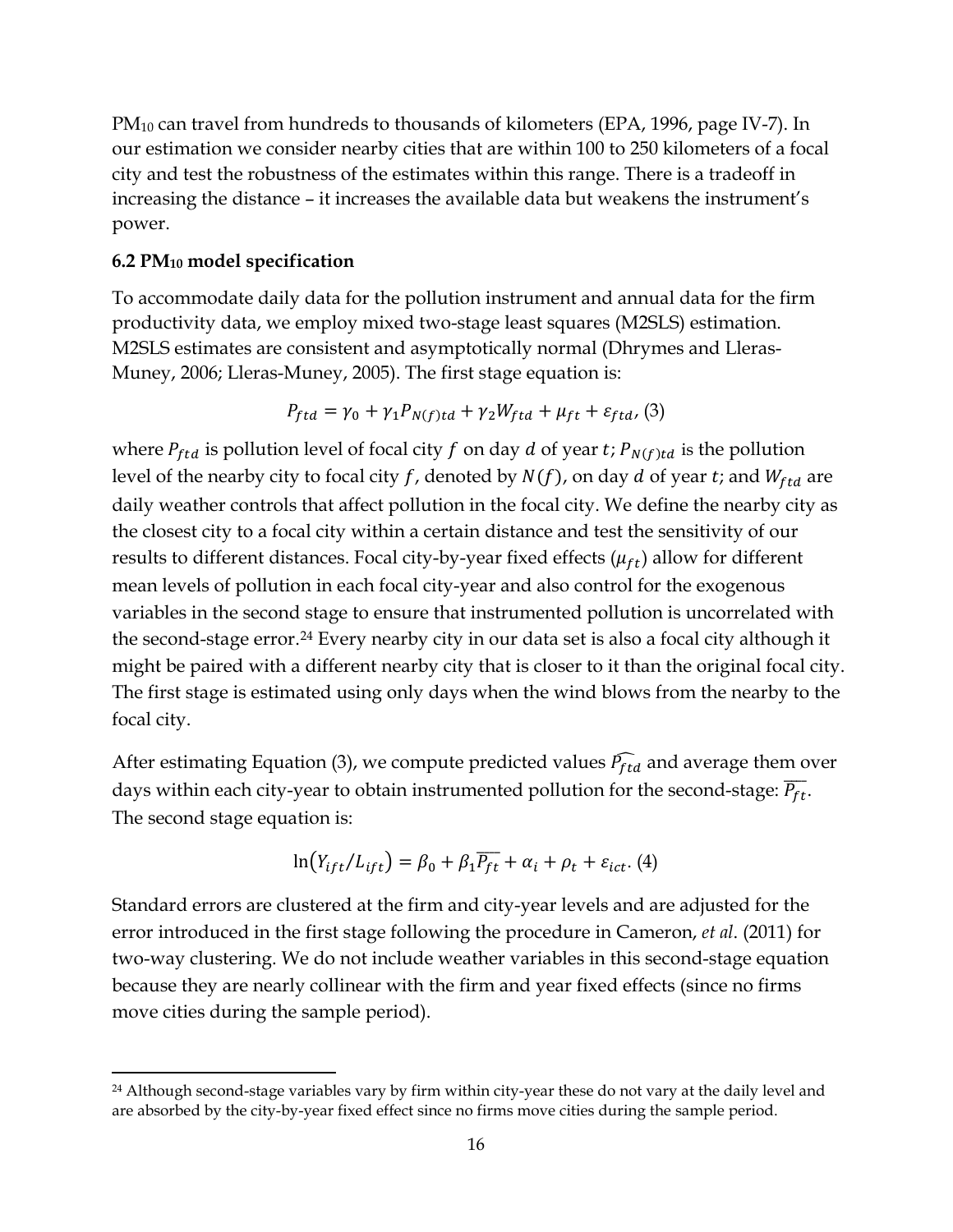#### **6.3 API dataset**

We use city-level, daily API data published by China's Ministry of Environmental Protection (MEP) from 2001 to 2007. The API ranges from 0 to 500 with higher numbers indicating stronger pollution concentrations and more harmful health effects. A city's daily API is the worst of three pollutants  $(PM_{10}$ , nitrogen dioxide  $(NO<sub>2</sub>)$ , and sulfur dioxide (SO2)) that are measured at multiple monitoring stations within the city and rescaled to make them comparable. [25](#page-17-0) By far, the pollutant that is most frequently the worst is  $PM_{10}$ .  $PM_{10}$  are particulates that are less than 10 microns in diameter. To relate physical levels of pollution to labor productivity we back out  $PM_{10}$  measures from the API based on the piecewise linear function of  $PM_{10}$  as shown in Appendix B. As we noted earlier, the API is potentially subject to manipulation by those who collect and report the data; however, the API and AOD data have been shown to produce similar results (Chen *et al*., 2013b).

Since the firm output data is annual we require each city-year to have at least 280 days of PM<sup>10</sup> data to ensure that seasonality of air pollution is properly captured. In earlier years fewer cities released API data so that the number of cities available increases over time in the sample. Summary statistics for the main variables are shown in Table 4 for the minimum (100 kilometers) and maximum (250 kilometers) distance cutoffs. The top panel summarizes the first-stage data which is at the city-day level. The summary statistics are fairly similar across the two distances. The  $PM_{10}$  levels in the sample are high enough to reasonably affect productivity with an annual mean of 104.6  $\mu$ g/m3 for the 100-kilometer sample compared to a WHO recommended guideline of 20  $\mu$ g/m3 and a daily maximum of 600 or greater compared to a guideline of 25 (WHO, 2006). The second-stage data, which is at the firm-year level, is summarized in the bottom panel. Because of the more limited availability of API data and the necessity to have a nearby city close enough to the focal city, the coverage of this data is much less than that of the AOD even using the 250-kilometer distance.

#### [Insert Table 4 here]

 $\overline{a}$ 

To construct our instrument, we use daily wind direction data from the World Weather Records Clearinghouse collected by the National Oceanic and Atmospheric Administration. [26](#page-17-1) The data provides a direction from which the wind is blowing stated in degrees clockwise from true North in each three-hour period of each day. We use a

<span id="page-17-0"></span><sup>&</sup>lt;sup>25</sup> Each monitoring station in a city records the concentrations of the three pollutants multiple times each day. Each of these intra-day measurements is rescaled to an API index for comparability. A daily mean API for each pollutant across all stations in a city is then calculated and the maximum of these three means is the city-level API for that day. Data from MEP website (in Chinese). Viard and Fu (2015) provide more detail on the calculation of API.

<span id="page-17-1"></span><sup>26</sup> Data available at: http://www.ncdc.noaa.gov/data-access.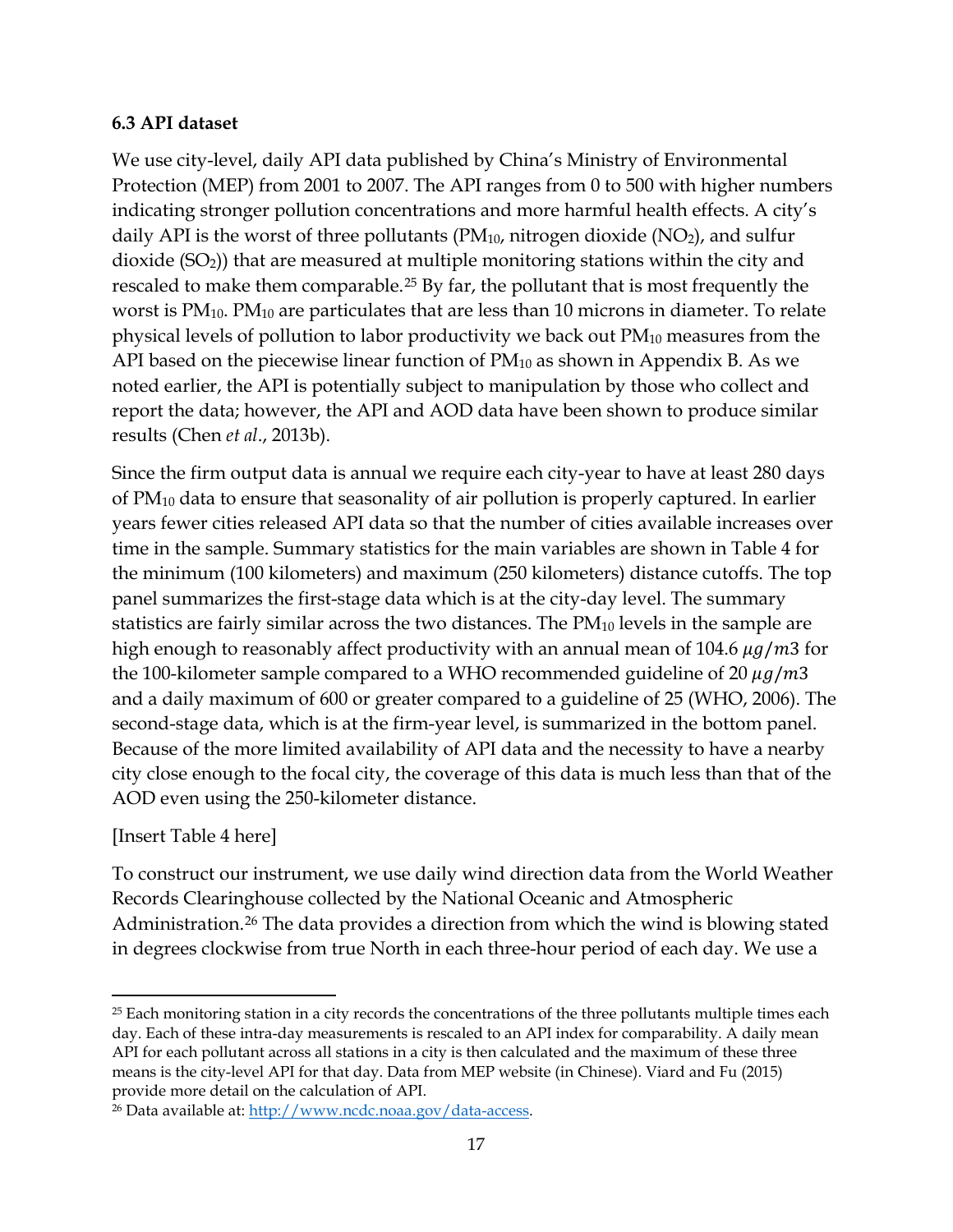"unit-vector" average method defined by the NOAA to arrive at an average daily wind direction.[27](#page-18-0)

For each focal city we find the nearest nearby city, if available, within a given radius distance. If none is available for a focal city it is dropped from the estimation. We then calculate the bearing in degrees (from true North) from the nearby to the focal city using each city's latitude and longitude.[28](#page-18-1) Finally, to determine whether the wind is blowing toward the focal city on a given day we subtract this bearing from the wind's direction. If this angle difference is between 281.25° and 78.75° with true North defined as 0° (i.e., within the top seven of 16 quadrants) we assume the wind is blowing toward the focal city.

To ensure that this instrument is exogenous we must exclude days in which the wind blows toward the nearby city. If wind direction is not random across days of the year, this may bias the coefficients because air quality is not randomly distributed across days of the year. For example, in northern regions of China air quality is worse in the winter than in other seasons. To test whether wind direction is random within a year we regress an indicator variable for whether the wind blows from the nearby to the focal city each day on city fixed effects, week-of-year dummies, month-of-year dummies, and within-year time trends. The results are shown in Appendix C. F-tests reveal that the coefficients on these time controls are highly significant but the difference in  $R^2$ 's is extremely small (never greater than  $0.5\%$  for any radius distance) consistent with wind direction being primarily random.

#### **6.4 OLS and M2SLS results using PM<sup>10</sup> data**

 $\overline{a}$ 

Panel A of Table 5 shows OLS results for the samples of focal cities with a nearby city applying radius distances in 50 kilometer increments from 100 to 250 kilometers. The estimated coefficients on PM<sup>10</sup> are negative and significant above a 100-kilometer distance and tightly clustered (-0.0025 to -0.0024). The OLS estimates are potentially biased due to reverse causality. Panel B shows the results of estimating the first-stage equation (Equation (3)) at the different distances using  $PM_{10}$  of nearby cities as an instrument conditional on wind blowing toward the focal city. This estimation is at the city-day level and the wind blows toward the focal city on approximately 50% of the days. The results reveal a strong instrument. A  $1\%$  increase in a nearby city's  $PM_{10}$ increases the focal city's PM10 by between 0.63 and 0.68 with a high level of significance.

<span id="page-18-0"></span><sup>&</sup>lt;sup>27</sup> This is method 1 described at: http://www.ndbc.noaa.gov/wndav.shtml. In each three-hour period, the direction is converted to a unit vector with coordinates  $\langle u, v \rangle$ . The *u*-component is the North-South wind direction and  $\nu$  the East-West. The coordinates are separately averaged as  $\bar{u}$  and  $\bar{v}$  and the average wind direction translated into a 0 to 360 degree scale depending on the signs of  $u$  and  $v: 180 - \theta$  if  $u < 0$ and  $v > 0$ ,  $\theta - 180$  if  $u < 0$  and  $v < 0$ ,  $360 - \theta$  if  $u > 0$  and  $v < 0$ , and  $\theta$  if  $u < 0$  and  $v > 0$  where  $\theta = (180/\pi) * arctan(\bar{u}/\bar{v}).$ 

<span id="page-18-1"></span><sup>&</sup>lt;sup>28</sup> A formula and calculator for this are at: http://www.movable-type.co.uk/scripts/latlong.html.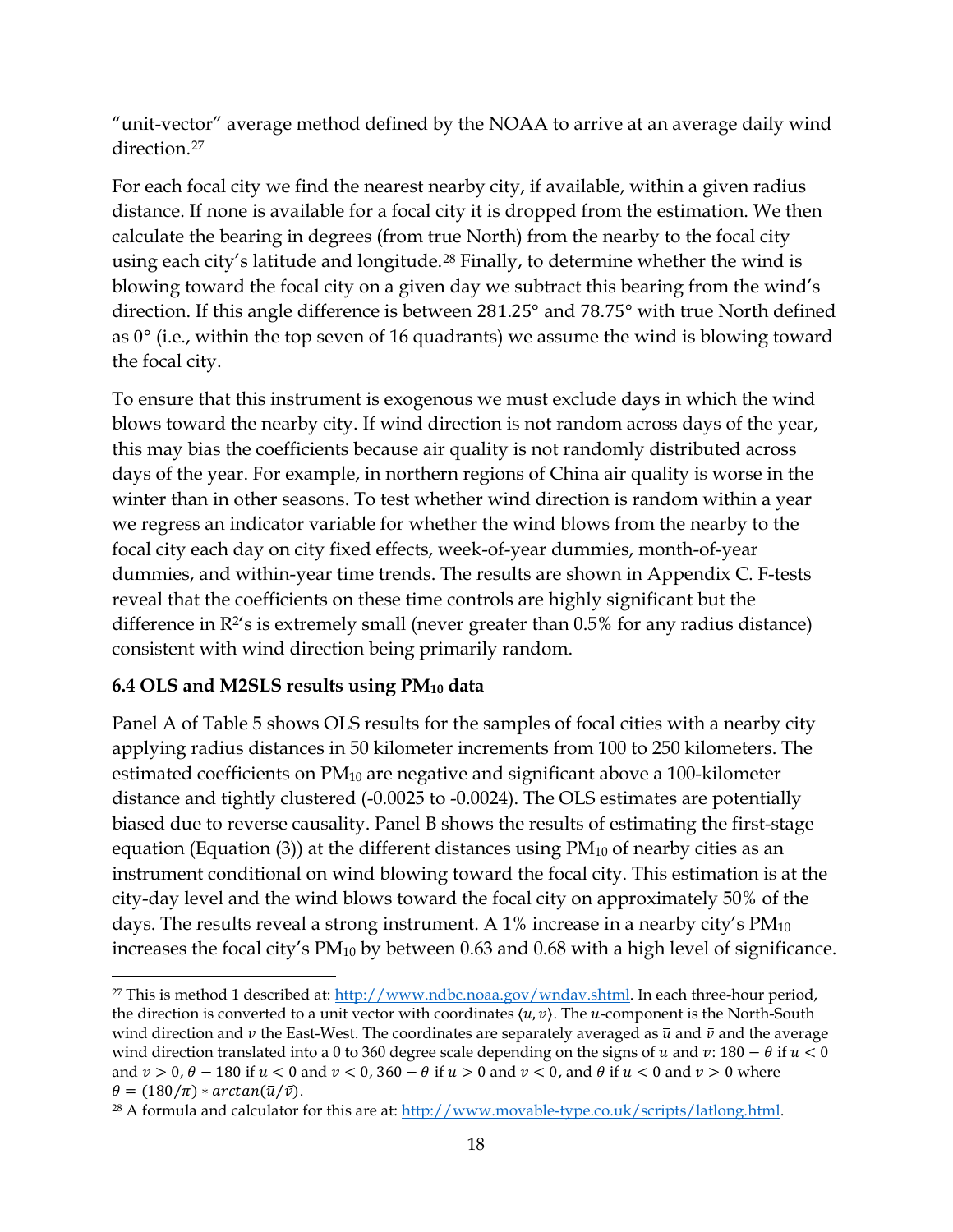Panel C shows the second-stage estimates of Equation (4) at the firm-year level. The estimated coefficients of PM<sup>10</sup> are all negative and greater in absolute value than the OLS estimates consistent with the instrument attenuating the reverse causality bias. The results are very significant at all radiuses and decrease in absolute value as the radius becomes bigger (from -0.0041 to -0.0024). The bias correction is not as great here as in the AOD data perhaps because these are larger geographic areas so that output and pollution are not as highly correlated. The correction also narrows as the radius distance increases likely indicating that the instrument is less informative when nearby cities are further away. The estimated elasticities decline with the radius distance: from -0.43 at 100 kilometers to -0.26 at 250 kilometers. Given the greater statistical significance and likely higher power of the instrument at 100 kilometers our preferred estimate is an elasticity of -0.43.

These estimates imply a significant economic impact. Using the preferred elasticity, a 1% reduction in PM<sup>10</sup> increases per-firm productivity for the average firm by CNY 126.9 (USD 16.7) thousand. The Clean Air Act of China sets a goal by 2017 to reduce urban concentrations of PM10 by 10% relative to 2012.[29](#page-19-0) Scaling our estimates linearly this would increase productivity by 4.3% although this is extrapolating well outside our sample range.

[Insert Table 5 here]

## **6.5 Validation test of wind as an instrument**

As a falsification test of our wind instrument we use  $PM_{10}$  of nearby cities conditional on wind blowing from the focal to the nearby city. This should further bias the estimates upward relative to OLS because this strengthens the reverse causality. The M2SLS results are reported in Table 6. Panel A shows the first stage-results which, as expected, are very similar to the first stage results in Table 5. Panel B reports the secondstage results. The estimated coefficients are close to zero and insignificant. This is consistent with the upward bias from reverse causality and the validity of our instrument when wind blows toward the focal city.

[Insert Table 6 here]

l

## **6.6 Effect on number of workers**

To assess the effect of  $PM_{10}$  on number of workers we estimate Equation (4) with log labor as the dependent variable using  $PM_{10}$  of nearby cities as the instrument. We find a positive and highly significant effect on number of workers at all radiuses. Using the 100-kilometer radius as our preferred estimate, a one  $\mu$ g/m<sup>3</sup> increase in PM<sub>10</sub> increases

<span id="page-19-0"></span><sup>29</sup> "Air Pollution Prevention and Control Action Plan," Clean Air Alliance of China (State Council), October 2013 (English translation).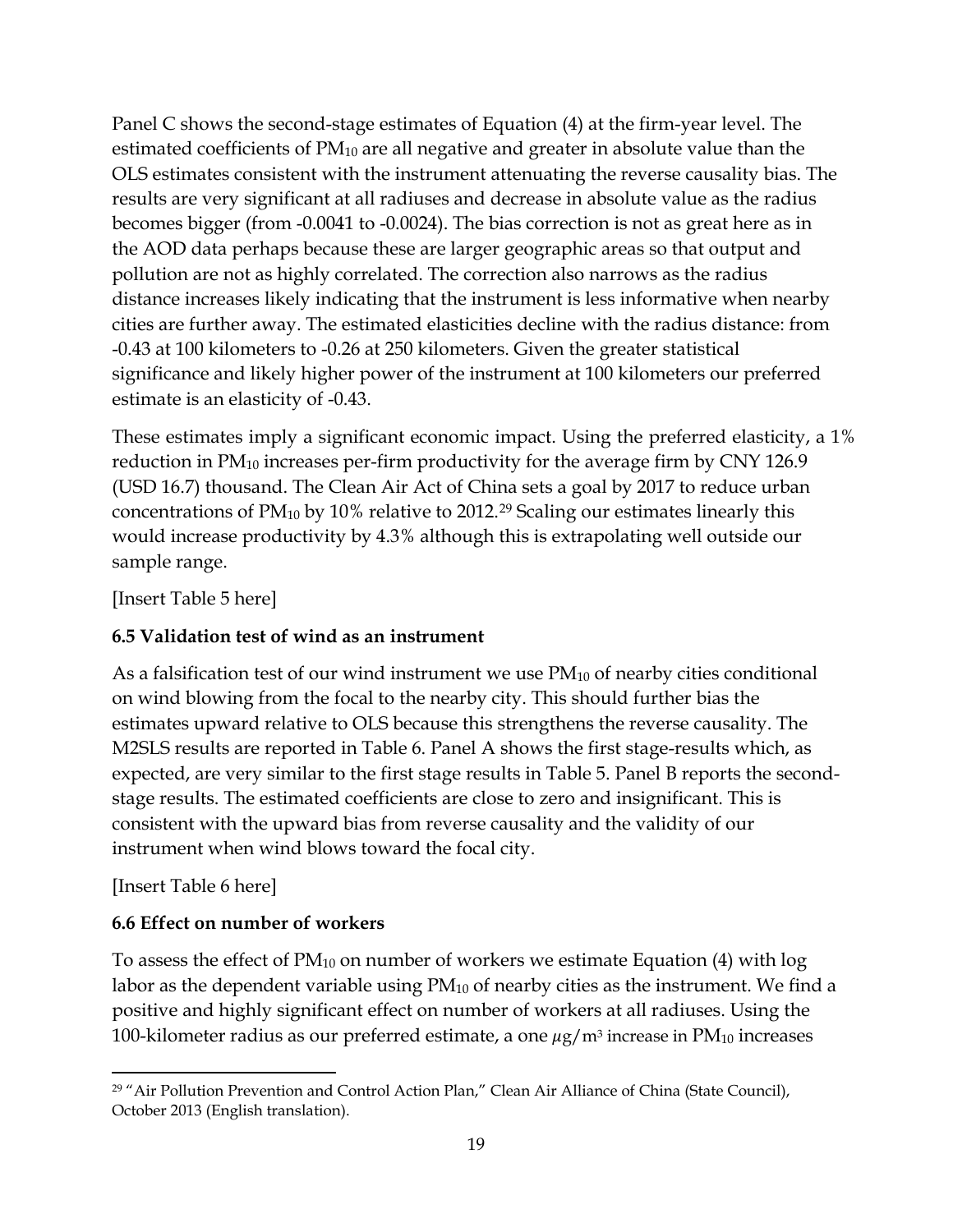employment by 0.13% with an elasticity of 0.14. The elasticity of output with respect to PM<sup>10</sup> allowing labor supply to adjust is therefore -0.29. We also re-estimate Equation (4) with log capital as the dependent variable and using a radius of 100 kilometers. Consistent with pollution not affecting physical capital there is no significant effect.

## **7. Conclusion**

Using a large micro dataset on manufacturing firms in China, we estimate the effect of air pollution on labor productivity. To deal with the reverse causality of output and pollution we take two instrumental variables approaches: thermal inversions, which are meteorologically determined, and air pollution of nearby cities conditional on wind blowing from the nearest to the focal city. Both approaches attenuate the bias due to reverse causality and indicate a significant negative effect of air pollution on productivity.

Our study shows a significant economic loss in labor productivity and therefore output in China due to air pollution. This also suggests a huge social benefit of improving air quality in terms of increasing total output and labor productivity. Our study contributes to the small emerging literature on air pollution's effect on short-run labor productivity by providing empirical evidence that captures all channels through which pollution can affect productivity and is comprehensive and nationwide. These estimates can be used directly in cost-benefit analyses of broad-based environmental policies and our approach can be employed in any country with sufficient variation in pollution and thermal inversions.

Since our identification relies on yearly variation we are unable to estimate long-run effects of pollution on productivity. In the longer run firms may take steps to respond to pollution such as protecting indoor workers or moving to lower-pollution areas to boost productivity. Workers also may move in the long run to avoid pollution, especially high-skilled workers who have a greater willingness to pay to avoid pollution. We find no evidence of such sorting in our short-run results but this may occur over longer periods.

Although we can capture all channels by which pollution can influence productivity, we are unable to decompose the exact channels by which pollution lower productivity. Significant effects on productivity per hour would indicate that there are large benefits from protecting workers from air pollution while at work while effects on hours worked might indicate exposure to pollution by a worker's family members in addition to workplace exposure. These would be useful avenues for future research.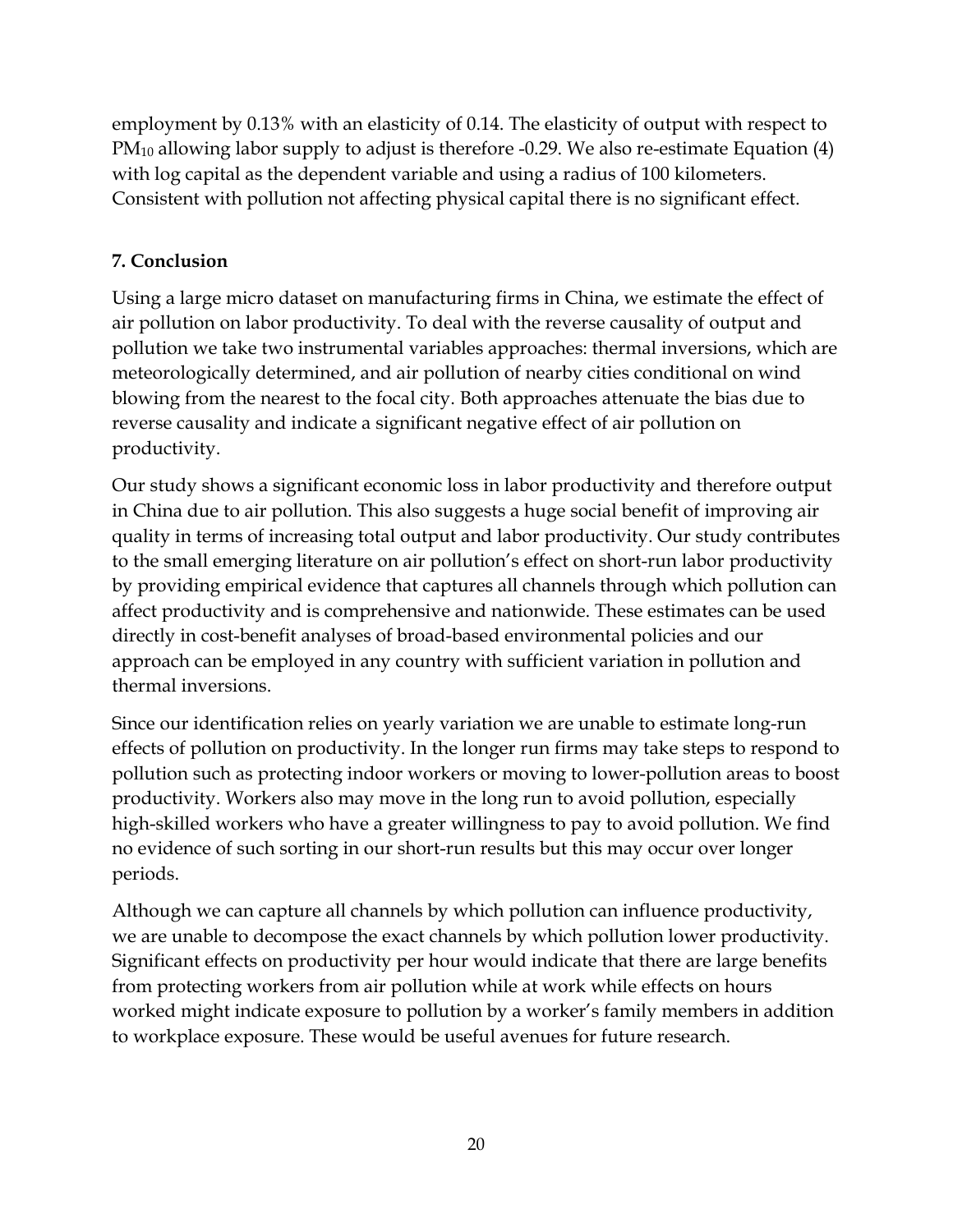#### **References:**

- Adhvaryu, A., N. Kala, and A. Nyshadham. (2014a). "The Light and the Heat: Productivity Co-Benefits or Energy-Saving Technology," working paper.
- Adhvaryu, A., N. Kala, and A. Nyshadham. (2014b). "Management and Shocks to Worker Productivity: Evidence from Air Pollution Exposure in an Indian Garment Factory," working paper.
- Archsmith, James, A. Heyes, and S. Saberian. (2016). "Air Quality and Error Quantity: Pollution and Performance in a High-Skilled, Quality Focused Occupation," working paper.
- Arceo, E., R. Hanna, P. Oliva. (2015). "Does the Effect of Pollution on Infant Mortality Differ between Developing and Developed Countries?: Evidence from Mexico City," *Economic Journal* 126, 257 – 280.
- Andrews, S. Q. (2008). "Inconsistencies in Air Quality Metrics: 'Blue Sky' Days and PM10 Concentrations in Beijing," *Environmental Research Letters*, 3, 1 – 14.
- Arnott, R., T. Rave, and R. Schӧb. (2005). *Alleviating Urban Traffic Congestion*, MIT Press: Cambridge, MA.
- Becker, R. and J. Henderson. (2000). "Effects of Air Quality Regulations on Polluting Industries," *Journal of Political Economy* 108, 379 – 421.
- Bombardini, M. and B. Li. (2016). "Trade, Pollution and Mortality in China," working paper.
- Brandt, L., J. Van Biesebroeck, and Y. Zhang. (2012). "Creative Accounting or Creative Destruction? Firm-level Productivity Growth in Chinese Manufacturing," *Journal of Development Economics* 97, 339 – 351.
- Brunnermeier, S. and A. Levinson. (2004). "Examining the Evidence on Environmental Regulations and Industry Location," *Journal of Environment & Development* 13, 6 – 41.
- Buchard, V., A. M. da Silva, C. A. Randles, P. Colarco, R. Ferrare, J. Hair, C. Hostetler, J. Tackett, and D. Winker. (2016). "Evaluation of the Surface PM2.5 in Version 1 of the NASA MERRA Aerosol Reanalysis over the United States," *Atmospheric Environment* 125, 100 – 111.
- Cai, H. and Q. Liu. (2009). "Competition and Corporate Tax Avoidance: Evidence from Chinese Industrial Firms," *The Economic Journal*, 119, 764 – 795.
- Cameron, A.C., J. Gelbach, and D. Miller. (2011). "Robust Inference with Multi-way Clustering," *Journal of Business and Economic Statistics*, 29, 238 – 249.
- Cameron, C. and D. Miller. (2015). "A Practitioner's Guide to Cluster-Robust Inference," *Journal of Human Resources* 50, 317 – 372.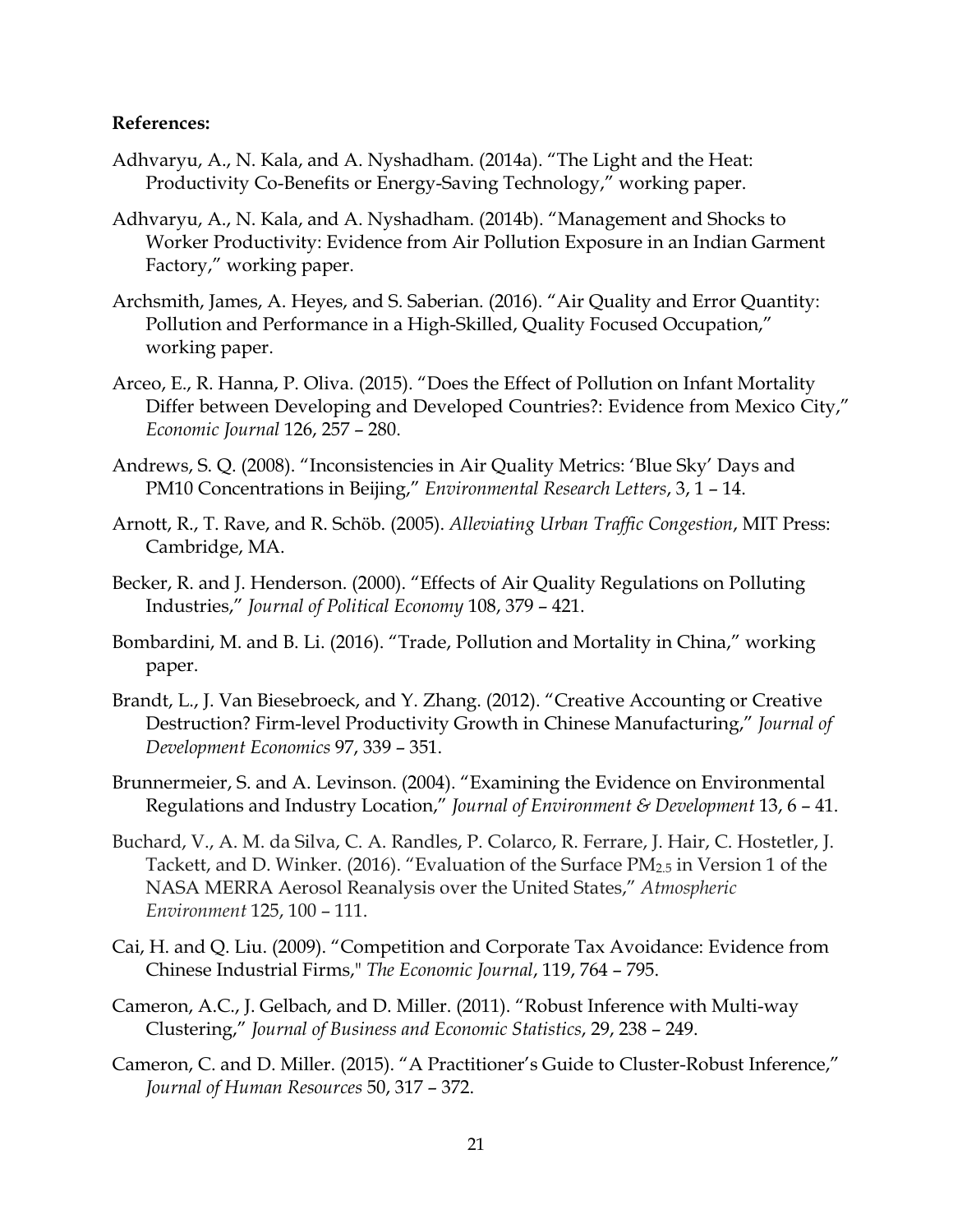- Chang, T., J. G. Zivin, T. Gross and M. Neidell. (2016a). "Particulate Pollution and the Productivity of Pear Packers," *American Economic Journal: Economic Policy*, 8, 141 – 169.
- Chang, T., J. G. Zivin, T. Gross and M. Neidell. (2016b). "The Effect of Pollution on Worker Productivity: Evidence from Call-Center Workers in China," NBER working paper 22328.
- Chay, K. Y. and M. Greenstone. (2003). "The Impact of Air Pollution on Infant Mortality: Evidence from Geographic Variation in Pollution Shocks Induced by a Recession," *Quarterly Journal of Economics*, 118, 1121 – 1167.
- Chen, Y., A. Ebenstein, M. Greenstone and H. Lie. (2013a). "Evidence on the Impact of Sustained Exposure to Air Pollution on Life Expectancy from China's Huai River Policy," *Proceedings of the National Academy of Sciences of the United States of America*, 110, 12936 – 12941.
- Chen, Y., G. Z. Jin, N. Kumar and G. Shi. (2013). "The Promise of Beijing: Evaluating the Impact of the 2008 Olympic Games on Air Quality," *Journal of Environmental Economics and Management*, 66, 424 – 443.
- Currie, J., E. A. Hanushek, E. M. Kahn, M. Neidell, S. G. Rivkin. (2009). "Does Pollution Increase School Absences?" *Review of Economics and Statistics* 91, 682 – 694.
- Deryugina, T., G. Heutel, N. H. Miller, D. Molitor and J. Reif. (2016). "The Mortality and Medical Costs of Air Pollution: Evidence from Changes in Wind Direction," NBER Working Paper 22796.
- Dhrymes, P.J. and A. Lleras-Muney. (2006). "Estimation of Models with Grouped and Ungrouped Data by Means of '2SLS'," *Journal of Econometrics* 133, 1 – 29.
- EPA (U.S. Environmental Protection Agency). (1996). "Review of the National Ambient Air Quality Standards for Particulate Matter: Policy Assessment of Scientific and Technical Information, OAQPS Staff Paper."
- EPA (U.S. Environmental Protection Agency). (2004). "Air Quality Criteria for Particulate Matter."
- Fu, S. and M Guo. (2016). "Running with a Mask? The Effect of Air Pollution on Marathon Runners' Performance," working paper.
- Ghanem, D. and J. Zhang. (2014). "Effortless Perfection: Do Chinese Cities Manipulate Air Pollution Data?" *Journal of Environmental Economics and Management* 68, 203 – 225.
- Graff Zivin, J. and M. Neidell. (2012). "The Impact of Pollution on Worker Productivity," *American Economic Review*, 102, 3652 – 3673.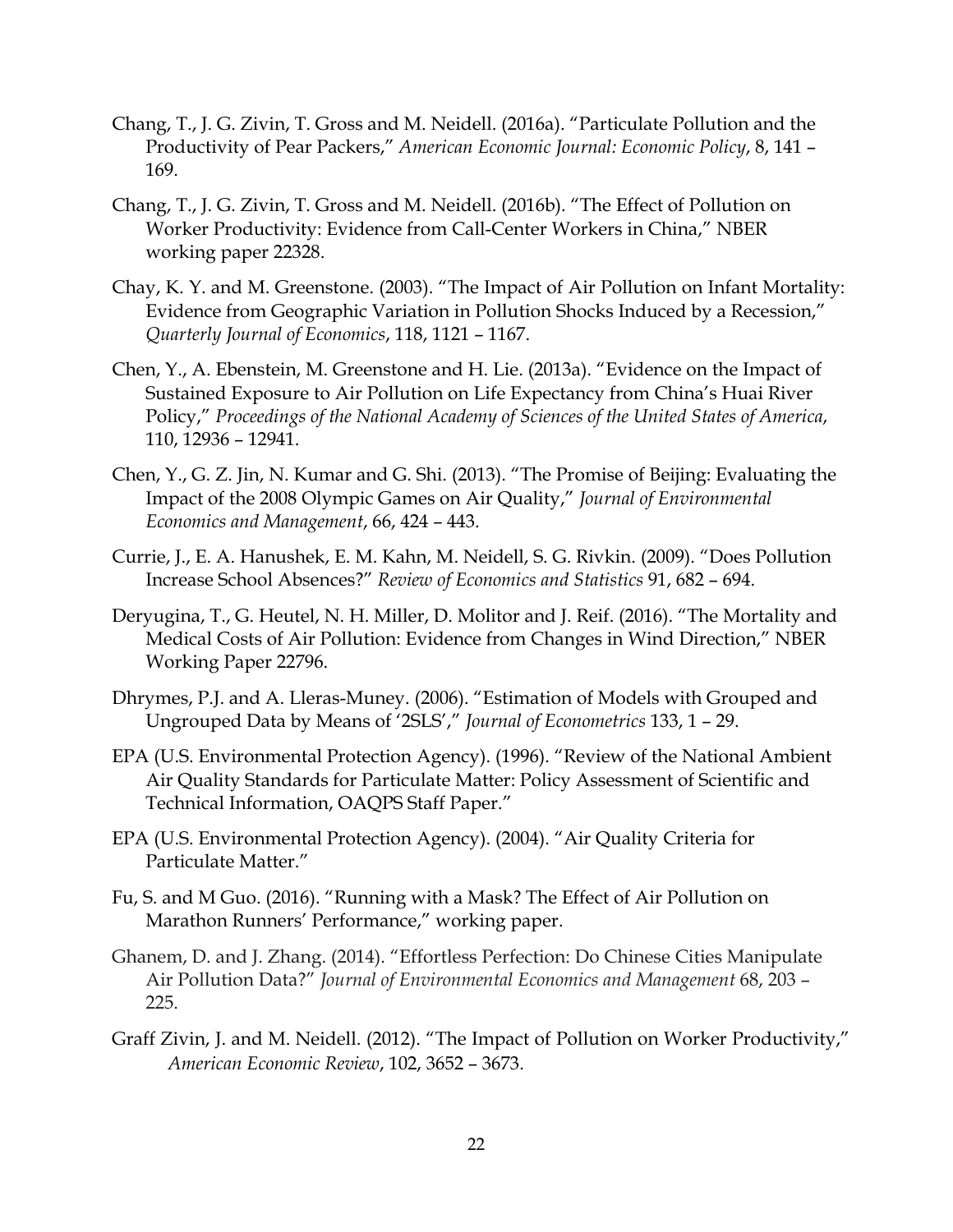- Greenstone, M. (2002). "The Impacts of Environmental Regulations on Industrial Activity: Evidence from the 1970 and 1977 Clean Air Act Amendments and Census of Manufactures," *Journal of Political Economy* 110, 1175 – 219.
- Greenstone, M., J. A. List and C. Syverson. (2012). "The Effects of Environmental Regulation on the Competitiveness of US Manufacturing," NBER working paper 18392.
- Guan, D. *et al.* (2014). "The Socioeconomic Drivers of China's Primary PM<sub>2.5</sub> Emissions," *Environmental Research Letters*, 9, 1 – 9.
- Gupta, P., S. A. Christopher, J. Wang, R. Gehrig, Y. C. Lee and N. Kumar. (2006). "Satellite Remote Sensing of Particulate Matter and Air Quality Assessment over Global Cities." *Atmospheric Environment*, 40, 5880 – 5892.
- Hanna, R. and P. Oliva. (2015). "The Effect of Pollution on Labor Supply: Evidence from a Natural Experiment in Mexico," *Journal of Public Economics*, 122, 68 – 79.
- He, G., M. Fan and M. Zhou. (2016). "The Effect of Air Pollution on Mortality in China: Evidence from the 2008 Beijing Olympic Games," working paper.
- He, J., H. Liu and A. Salvo. (2016). "Severe Air Pollution and Labor Productivity: Evidence from Industrial Towns in China," IZA Working Paper 8916.
- Hicks, D., P. Marsh and P. Oliva. (2016). "Air Pollution and Procyclical Mortality: Causal Evidence from Thermal Inversions", working paper.Jacobson, M. (2002). *Atmospheric Pollution. History, Science, and Regulation*, 1st ed. Cambridge, UK: Cambridge University Press.
- Huang, C. *et al.,* (2011). "Emission Inventory of Anthropogenic Air Pollutants and VOC Species in the Yangtze River Delta Region, China," *Atmospheric Chemistry and Physics*, 11, 4105 – 4120.
- Jaffe, A., S. Peterson and P. Portney. (1995). "Environmental Regulation and the Competitiveness of US Manufacturing: What does the Evidence Tell Us?" *Journal of Economic Literature*, 33, 132 – 163.
- Jans, J., P. Johansson and J. P. Nilsson. (2016). "Economic Status, Air Quality, and Child Health: Evidence from Inversion Episodes," working paper.
- Kumar, N., A. D. Chu, A. D. Foster, T. Peters and R. Willis. (2011). "Satellite Remote Sensing for Developing Time and Space Resolved Estimates of Ambient Particulate in Cleveland, OH," *Aerosol Science and Technology* 45, 1090 – 1108.
- Lavy, V., A. Ebenstein, S. Roth. (2014). "The Impact of Short Term Exposure to Ambient Air Pollution on Cognitive Performance and Human Capital Formation," NBER Working Paper No. 20648.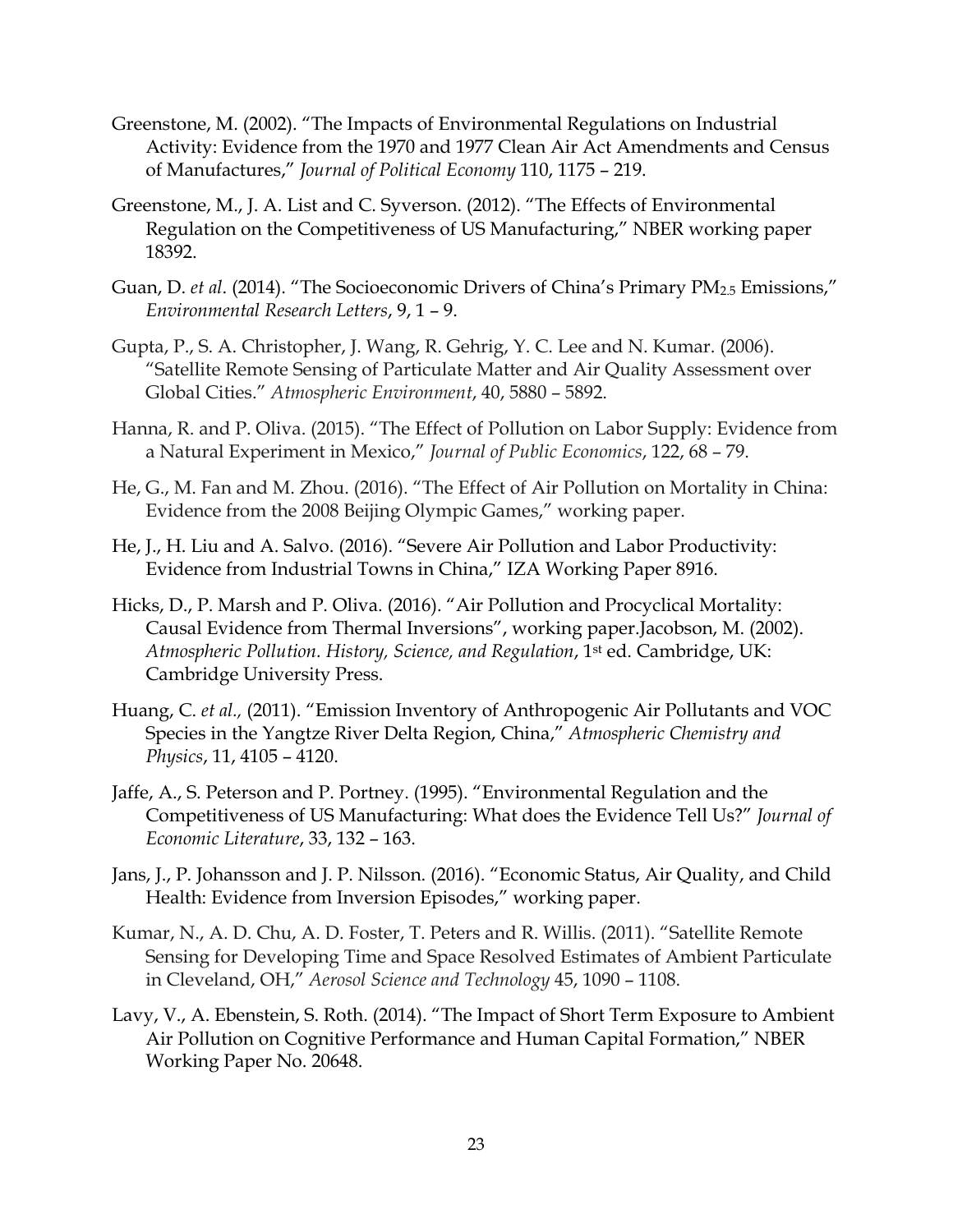- Lichter, A., N. Pestel and E. Sommer. (2015). "Productivity Effects of Air Pollution: Evidence from Professional Soccer," IZA discussion paper 8964.
- Lin, Y. (2017). "The Long Shadow of Industrial Pollution: Environmental Amenities and the Distribution of Skills," working paper.
- Lin, J. *et al.*(2014). "China's International Trade and Air Pollution in the United States," *Proceedings of the National Academy of Sciences of the United States of America*, 111, 1736 – 1741.
- Liu, Q. and Q. Wang. (2013). "Pathways to  $SO_2$  Emissions Reduction in China for 1995– 2010: Based on Decomposition Analysis," *Environmental Science & Policy*, 33, 405 – 415.
- Lleras-Muney, A. (2005). "The Relationship between Education and Adult Mortality in the U.S.," *Review of Economic Studies* 72, 189 – 221.
- Luechinger, S. (2009). "Valuing Air Quality using the Life Satisfaction Approach," *The Economic Journal*, 119, 482 – 515.
- Matus, K., K. Nam, N. Selin, L. Lamsal, J. Reilly and S. Paltsev. (2012). "Health Damages from Air Pollution in China," *Global Environmental Change*, 22, 55 – 66.
- Mohahan, H. K. (2014). "Chinese Sulphur Dioxide Emissions and Local Environment Pollution," *International Journal of Scientific Research in Knowledge*, 2, 265 – 276.
- Neidell, M. J. (2004). "Air Pollution, Health, and Socio-Economic Status: The Effect of Outdoor Air Quality on Childhood Asthma," *Journal of Health Economics*, 23, 1209 – 1236.
- Oliver, M. A. (1990). "Kriging: A Method of Interpolation for Geographical Information Systems," *International Journal of Geographic Information Systems*, 4, 313 – 332.
- Ostro, B. D. (1983). "The Effects of Air Pollution on Work Loss and Morbidity," *Journal of Environmental Economics and Management* 10, 371 – 382.
- Pun, V. C., J. Manjouride and H. Suh. (2016). "Association of Ambient Air Pollution with Depressive and Anxiety Symptoms in Older Adults: Results from the NSHAP Study, Environmental Health Perspectives," working paper.
- Sager, L. (2016). "Estimating the Effect of Air Pollution on Road Safety using Atmospheric Temperature Inversions," Grantham Research Institute on Climate Change and the Environment working paper 251.
- Schlenker, W. and W. R. Walker. (2011). "Airports, Air Pollution, and Contemporaneous Health, NBER working paper 17684.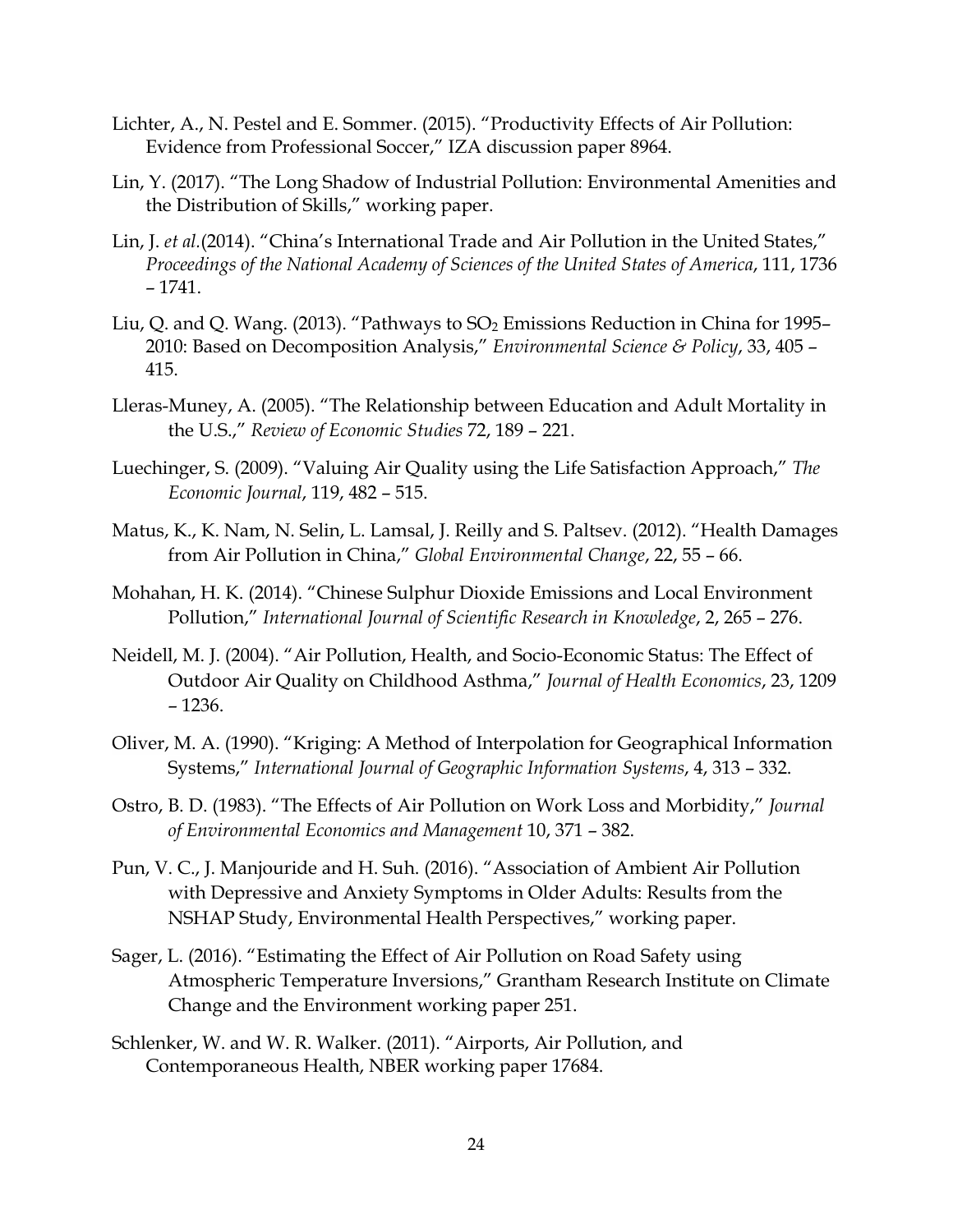- Stock, J.H. and M. Yogo. (2005) "Testing for Weak Instruments in Linear IV Regression". In: Andrews DWK Identification and Inference for Econometric Models. New York: *Cambridge University Press*; 2005. pp. 80-108.
- Streets, D.G. *et al.,* (2006). "Modeling Study of Air Pollution Due to the Manufacture of Export Goods in China's Pearl River Delta," *Environmental Science & Technology*, 40, 2099 – 2107.
- Sudarshan, A, E. Somanathan, R Somanathan, and M Tewari (2015). "The Impact of Temperature On Productivity and Labor Supply: Evidence From Indian Manufacturin*g*", working paper
- Syverson, C. (2011). "What Determines Productivity," *Journal of Economic Literature*, 49(2), 326 – 365.
- Thatcher, T. L. and D. W. Layton. (1995). "Deposition, Resuspension, and Penetration of Particles within a Residence," *Atmospheric Environment*, 29, 1487 – 1497.
- van Donkelaar, A., R. V. Martin, M. Brauer, R. Kahn, R. Levy, C. Verduzco and P. J. Villeneuve. (2010). "Global Estimates of Ambient Fine Particulate Matter Concentrations from Satellite-Based Aerosol Optical Depth: Development and Application," *Environmental Health Perspectives*, 118, 847 – 855.
- World Health Organization. (2006). *WHO Air Quality Guidelines for Particulate Matter, Ozone, Nitrogen Dioxide and Sulfur Dioxide: Global Update 2005*, Geneva, Switzerland.
- Yu, M. (2014). "Processing Trade, Tariff Reductions and Firm Productivity: Evidence from Chinese Firms," *The Economic Journal*, 125, 943 – 988.
- Zhang, P, J. Zhang, O. Deschênes, and K. Meng (2016). "Temperature Effects on Productivity and Factor Reallocation: Evidence from a Half Million Chinese Manufacturing Plants". Working paper, 2016.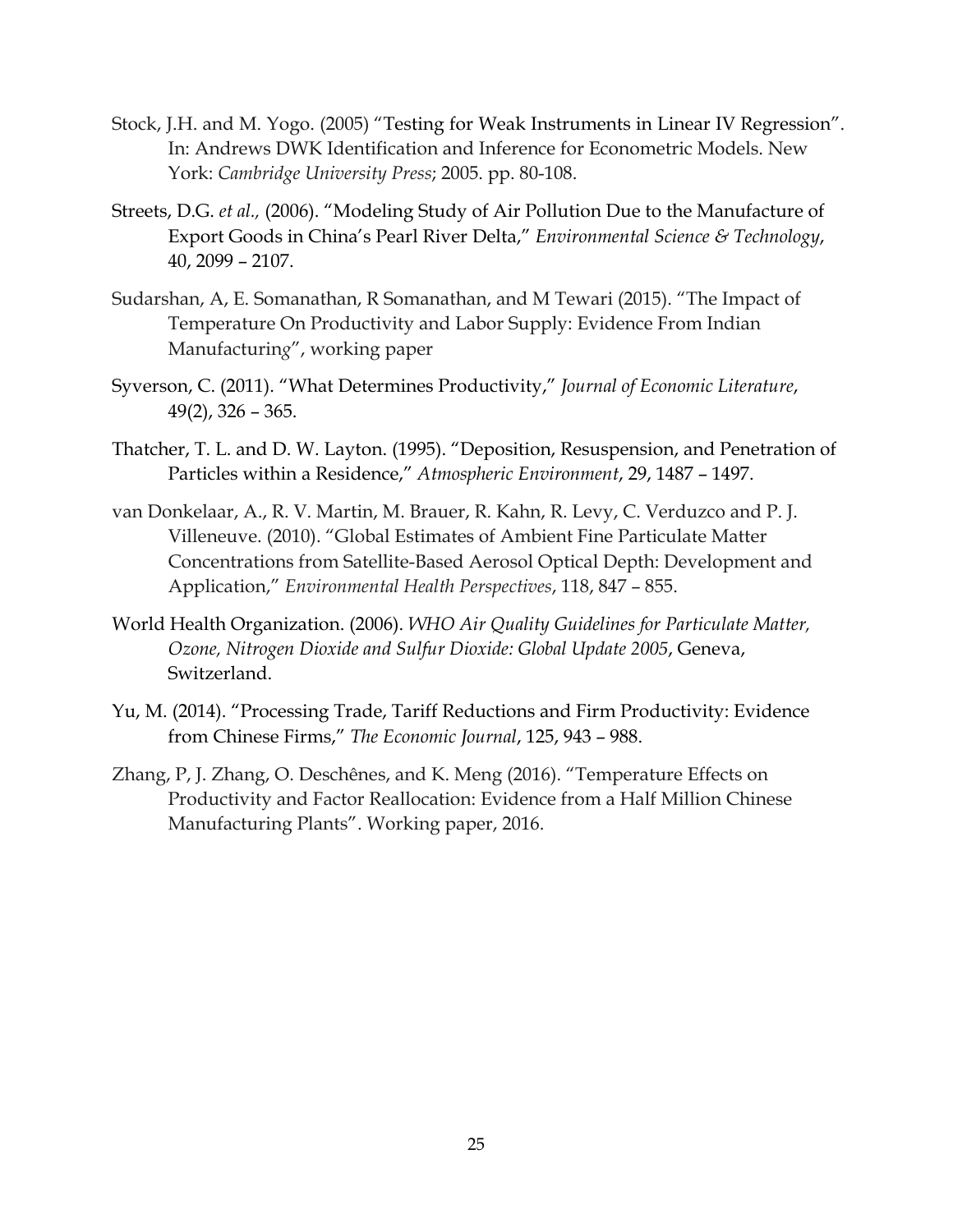Table 1: Summary statistics for AOD sample

| Standard                                                                             |        |           |         |         |  |  |  |  |
|--------------------------------------------------------------------------------------|--------|-----------|---------|---------|--|--|--|--|
| Variables                                                                            | Mean   | deviation | Minimum | Maximum |  |  |  |  |
| Firm-year sample                                                                     |        |           |         |         |  |  |  |  |
| Firm                                                                                 |        |           |         |         |  |  |  |  |
| Value added (1,000 CNY)                                                              | 12,821 | 23,540    | 74      | 366,426 |  |  |  |  |
| Employment (person)                                                                  | 207    | 299       | 10      | 3,013   |  |  |  |  |
| Capital (1,000 CNY)                                                                  | 14,531 | 30,782    | 64      | 350,801 |  |  |  |  |
| Labor productivity (1,000 CNY/worker)                                                | 88     | 160       | 0.13    | 16,248  |  |  |  |  |
| County-year sample                                                                   |        |           |         |         |  |  |  |  |
| Air pollution                                                                        |        |           |         |         |  |  |  |  |
| Particular matter ( $PM_{2.5}$ ) (ug/m <sup>3</sup> )                                | 53.52  | 25.46     | 2.62    | 134.84  |  |  |  |  |
| Sulphur dioxide $(SO_2)$ (ug/m <sup>3</sup> )                                        | 15.07  | 10.7      | 0.04    | 54.68   |  |  |  |  |
| <b>Thermal inversion</b>                                                             |        |           |         |         |  |  |  |  |
| Number of thermal inversion                                                          | 245.54 | 142.07    | 0.00    | 628.00  |  |  |  |  |
| Thermal inversion strength (celsius)                                                 | 324.55 | 283.92    | 0.00    | 1788.87 |  |  |  |  |
| Weather                                                                              |        |           |         |         |  |  |  |  |
| Temperature (degrees fahrenheit)                                                     | 57.75  | 9.18      | 24.29   | 80.57   |  |  |  |  |
| Accumulative precipitation (cm)                                                      | 161.93 | 102.24    | 0.15    | 2146.48 |  |  |  |  |
| Humidity $(\%)$                                                                      | 66.53  | 13.92     | 10.79   | 99.93   |  |  |  |  |
| Wind speed (km/h)                                                                    | 8.00   | 2.65      | 0.90    | 26.88   |  |  |  |  |
| Firm-year sample size: 1,593,247. County-year sample size: 25,359. There are 356,179 |        |           |         |         |  |  |  |  |

firms and 2,755 counties in the sample. Sample period: 1998-2007.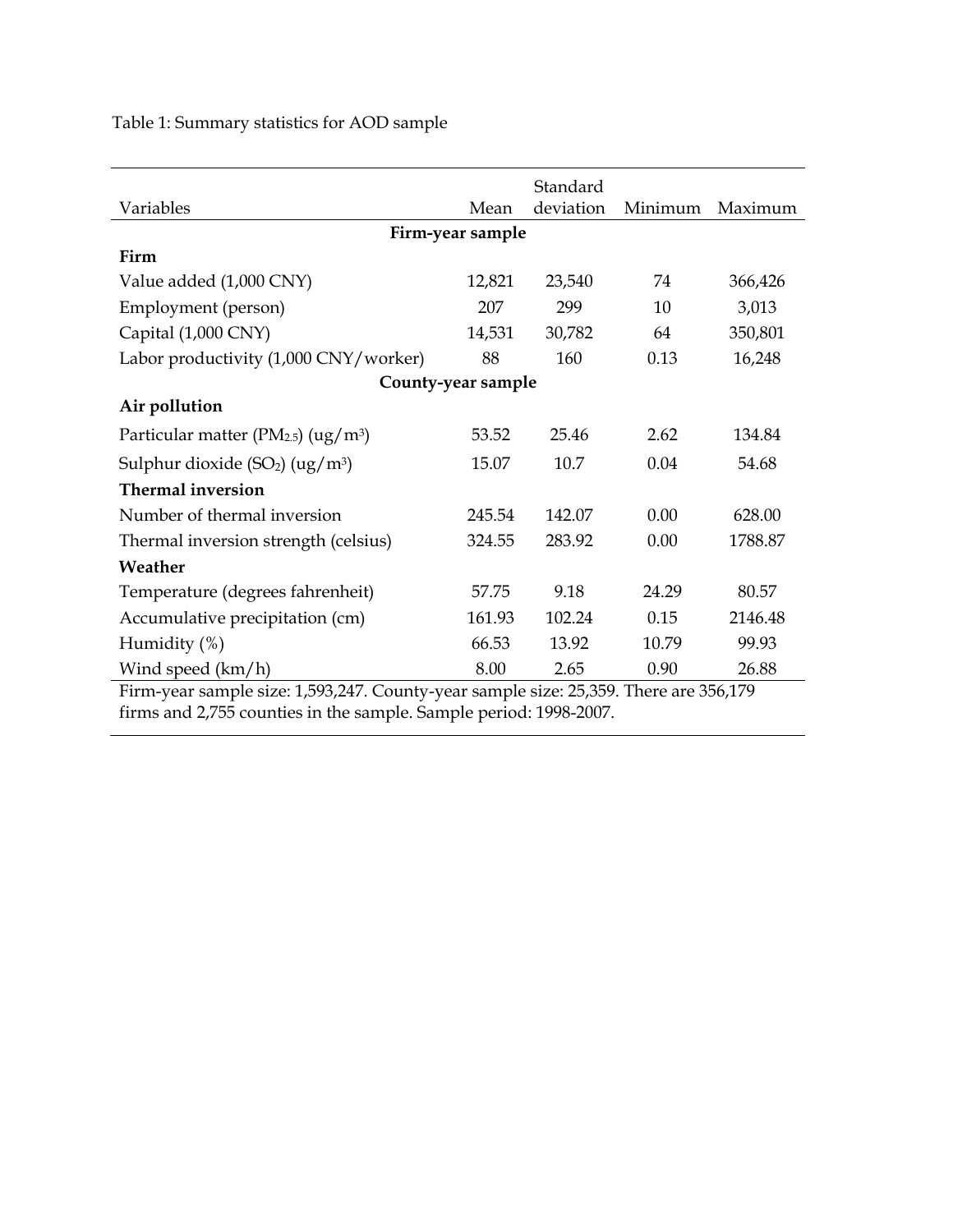|                                                                                      | (1)       | (2)                    | (3)               | (4)             |  |  |
|--------------------------------------------------------------------------------------|-----------|------------------------|-------------------|-----------------|--|--|
|                                                                                      |           | <b>OLS</b>             | 2SLS              |                 |  |  |
|                                                                                      |           |                        |                   |                 |  |  |
| Dependent Variable:                                                                  |           |                        | PM <sub>2.5</sub> | SO <sub>2</sub> |  |  |
|                                                                                      |           |                        |                   |                 |  |  |
| #thermal inversions                                                                  |           |                        | $0.0162***$       | $0.0024***$     |  |  |
|                                                                                      |           |                        | (0.0002)          | (0.0001)        |  |  |
| KP Test                                                                              |           |                        | 6028              | 560             |  |  |
|                                                                                      |           |                        |                   |                 |  |  |
| Dependent variable:                                                                  |           | ln(Value added/worker) |                   |                 |  |  |
|                                                                                      |           |                        |                   |                 |  |  |
| PM <sub>2.5</sub>                                                                    | 0.00004   |                        | $-0.0084***$      |                 |  |  |
|                                                                                      | (0.0002)  |                        | (0.0016)          |                 |  |  |
| SO <sub>2</sub>                                                                      |           | $-0.0055***$           |                   | $-0.0572***$    |  |  |
|                                                                                      |           | (0.0005)               |                   | (0.0109)        |  |  |
| R <sup>2</sup>                                                                       | 0.7343    | 0.7343                 | 0.1260            | 0.1067          |  |  |
|                                                                                      | 1,593,247 | 1,593,247              | 1,593,247         | 1,593,247       |  |  |
| All models include firm fixed effects, year fixed effects, and weather controls.     |           |                        |                   |                 |  |  |
| There are 356,179 firms and 2,755 counties (districts) in the sample. Sample size:   |           |                        |                   |                 |  |  |
| 1,593,247. Sample period: 1998-2007. Standard errors are clustered at the firm level |           |                        |                   |                 |  |  |
| and reported in parentheses.                                                         |           |                        |                   |                 |  |  |

Table 2 2SLS estimates – effect of pollution on labor productivity using number of thermal inversions as instrument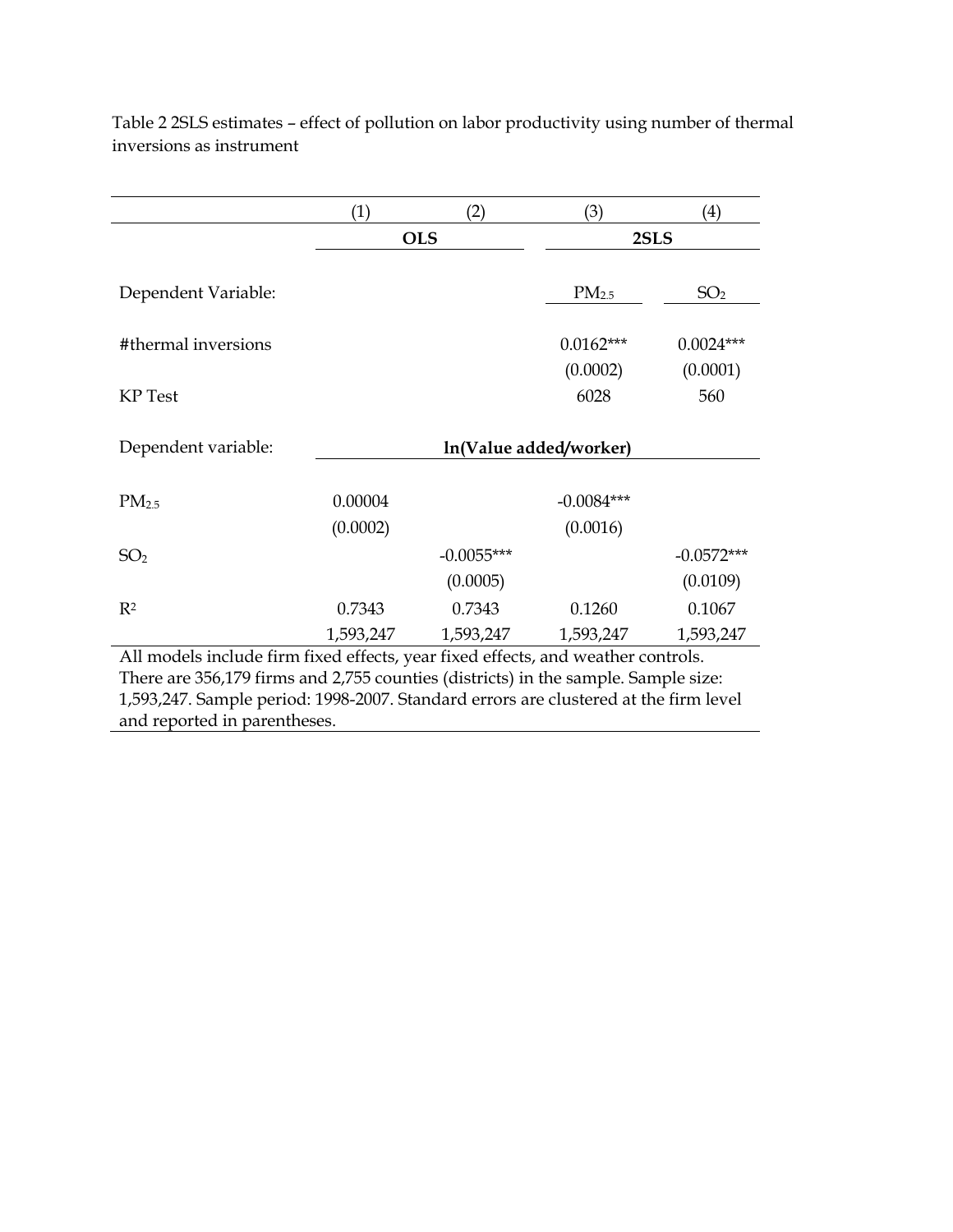| Table 3 2SLS estimates - effect of pollution on labor productivity (robustness) |  |  |
|---------------------------------------------------------------------------------|--|--|
|---------------------------------------------------------------------------------|--|--|

|                                | (1)          | (2)         | (3)                                                                                                                                         | (4)          | (5)                                              | (6)         | (7)             | (8)          |
|--------------------------------|--------------|-------------|---------------------------------------------------------------------------------------------------------------------------------------------|--------------|--------------------------------------------------|-------------|-----------------|--------------|
| First stage                    |              |             |                                                                                                                                             |              |                                                  |             |                 |              |
| Dependent variable:            |              |             | PM <sub>2.5</sub>                                                                                                                           |              |                                                  |             | SO <sub>2</sub> |              |
| Number of thermal inversions   | $0.0167***$  | $0.0162***$ | $0.0167***$                                                                                                                                 |              | $0.0023***$                                      | $0.0024***$ | $0.0025***$     |              |
|                                | (0.0004)     | (0.0019)    | (0.0002)                                                                                                                                    |              | (0.0002)                                         | (0.0010)    | (0.0001)        |              |
| Strength of thermal inversions |              |             |                                                                                                                                             | $0.0068***$  |                                                  |             |                 | $0.0010***$  |
|                                |              |             |                                                                                                                                             | (0.0001)     |                                                  |             |                 | (0.00004)    |
| KP test                        | 1,599        | 74          | 6,623                                                                                                                                       | 5,692        | 132                                              | 5           | 661             | 518          |
| Second stage                   |              |             |                                                                                                                                             |              |                                                  |             |                 |              |
| Dependent variable:            |              |             |                                                                                                                                             |              | Dependent variable: log(Valued added per worker) |             |                 |              |
| PM <sub>2.5</sub>              | $-0.0120***$ | $-0.0084*$  | $-0.0088***$                                                                                                                                | $-0.0086***$ |                                                  |             |                 |              |
|                                | (0.0025)     | (0.0047)    | (0.0017)                                                                                                                                    | (0.0018)     |                                                  |             |                 |              |
| SO <sub>2</sub>                |              |             |                                                                                                                                             |              | $-0.0865***$                                     | $-0.0572$   | $-0.0585***$    | $-0.0589***$ |
|                                |              |             |                                                                                                                                             |              | (0.0197)                                         | (0.0383)    | (0.0114)        | (0.0123)     |
| Weighting                      | Y            | ${\bf N}$   | $\mathbf N$                                                                                                                                 | $\mathbf N$  | Y                                                | $\mathbf N$ | N               | $\mathbf N$  |
| Two-way clustering             | $\mathbf N$  | Y           | ${\bf N}$                                                                                                                                   | $\mathbf N$  | N                                                | Y           | N               | ${\bf N}$    |
| $R^2$                          | 0.1257       | 0.1260      | 0.0943                                                                                                                                      | 0.1259       | 0.0624                                           | 0.1067      | 0.0793          | 0.1053       |
| # of firms                     | 356,179      | 356,179     | 379,349                                                                                                                                     | 356,179      | 356,179                                          | 356,179     | 379,349         | 356,179      |
| Sample size                    | 1,593,247    | 1,593,247   | 1,746,850                                                                                                                                   | 1,593,247    | 1,593,247                                        | 1,593,247   | 1,746,850       | 1,593,247    |
|                                |              |             | All models include firm fixed effects, year fixed effects, and weather controls. Sample period: 1998-2007. Standard errors are clustered at |              |                                                  |             |                 |              |

All models include firm fixed effects, year fixed effects, and weather controls. Sample period: 1998-2007. Standard errors are clustered at the firm level for columns 1, 3-5, 7-8 and at the firm and county-by-year level in Columns 2 and 4 and reported in parentheses.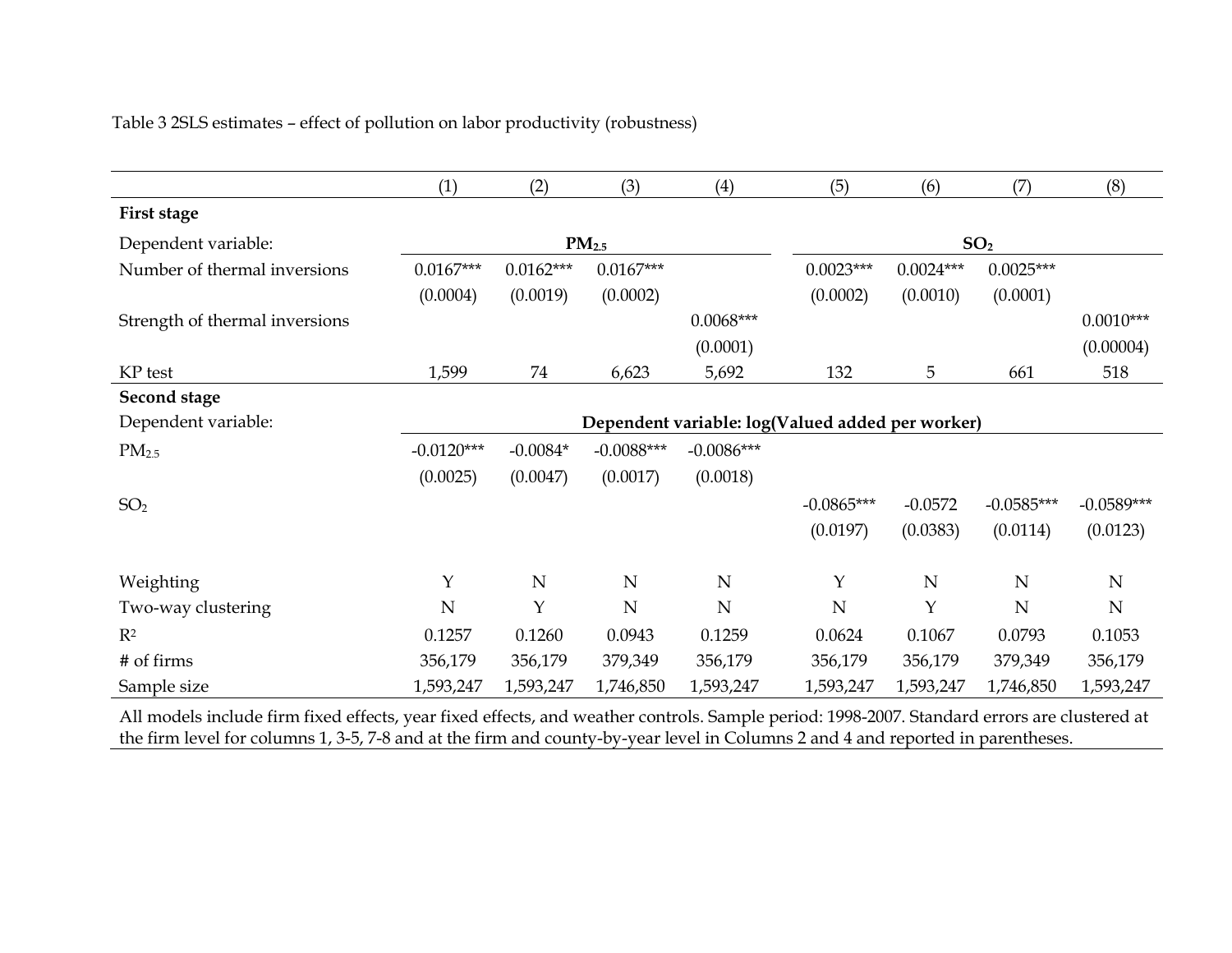# Table 4: Summary statistics for  $PM_{10}$  data

|                                            | Mean     | Std. dev.                                  | Min      | Max          | Mean     | Std. dev.                                  | Min              | Max          |
|--------------------------------------------|----------|--------------------------------------------|----------|--------------|----------|--------------------------------------------|------------------|--------------|
| First-stage sample (city-day)              |          |                                            |          |              |          |                                            |                  |              |
|                                            |          | 100 kilometers proximity ( $N = 12,238$ )  |          |              |          | 250 kilometers proximity ( $N = 27,369$ )  |                  |              |
| Focal city $PM_{10}(ug/m^3)$               | 104.6    | 55.7                                       | 10       | 600          | 108.2    | 61.6                                       | 10               | 600          |
| Nearby city $PM_{10}$ (ug/m <sup>3</sup> ) | 98.0     | 52.6                                       | 11       | 600          | 100.2    | 57.9                                       | 11               | 600          |
| Temperature (celsius)                      | 14.2     | 10.8                                       | $-22$    | 36           | 14.1     | 11.3                                       | $-26$            | 36           |
| Humidity (%)                               | 62.4     | 20.3                                       | 4        | 100          | 62.7     | 20.0                                       | 4                | 100          |
| Windspeed (km/h)                           | 8.7      | 5.4                                        | $\theta$ | 48           | 8.0      | 4.7                                        | $\boldsymbol{0}$ | 48           |
| Precipitation (mm)                         | 1.3      | 5.7                                        | $\theta$ | 145          | 1.2      | 5.8                                        | $\theta$         | 233          |
| # of city-years                            |          |                                            | 69       |              | 156      |                                            |                  |              |
| # of cities                                |          |                                            | 24       |              |          | 51                                         |                  |              |
| Second-stage sample (firm-year)            |          |                                            |          |              |          |                                            |                  |              |
|                                            |          | 100 kilometers proximity ( $N = 123,526$ ) |          |              |          | 250 kilometers proximity ( $N = 229,632$ ) |                  |              |
| Value added (CNY1,000)                     | 29,514.2 | 149,640.3                                  | 35.1     | 19,400,000.0 | 30,000.8 | 166,031.9                                  | 11.5             | 28,200,000.0 |
| Total workers                              | 212.0    | 543.3                                      | 8.0      | 31,458.0     | 227.0    | 719.8                                      | 8.0              | 98,190.0     |
| Value added per worker (CNY1,000)          | 113.2    | 137.4                                      | 0.0      | 3,207.5      | 109.0    | 134.6                                      | 0.0              | 3,207.5      |
| # of firms                                 |          |                                            | 44,776   |              |          | 82,820                                     |                  |              |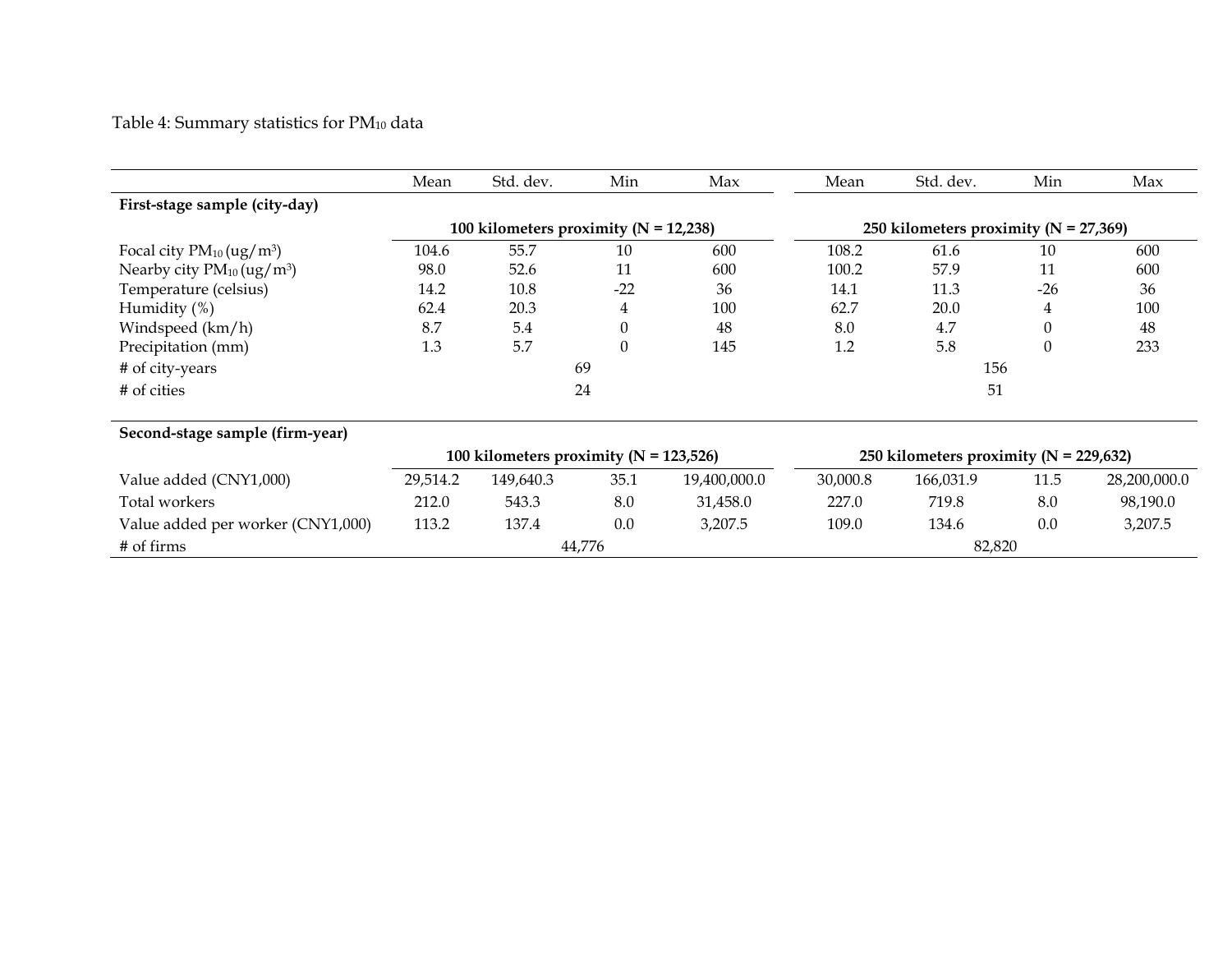|                                                | 100 km                 | 150 km                      | 200 km      | 250 km      |  |
|------------------------------------------------|------------------------|-----------------------------|-------------|-------------|--|
| Panel A: OLS (firm-year sample)                |                        |                             |             |             |  |
| Dependent variable:                            |                        | ln(Value added/worker)      |             |             |  |
| Mean annual $PM_{10}$                          | $-0.0035$              | $-0.0025**$                 | $-0.0025**$ | $-0.0024**$ |  |
|                                                | (0.0022)               | (0.0013)                    | (0.0012)    | (0.0012)    |  |
|                                                |                        |                             |             |             |  |
| R <sup>2</sup>                                 | 0.0412                 | 0.0355                      | 0.0399      | 0.0395      |  |
| Sample size                                    | 123,526                | 199,838                     | 219,305     | 229,632     |  |
| Panel B: 2SLS first stage (city-day sample)    |                        |                             |             |             |  |
| Dependent variable:                            |                        | Focal city PM <sub>10</sub> |             |             |  |
| Nearby city PM <sub>10</sub>                   | $0.6774***$            | $0.6657***$                 | $0.6357***$ | $0.6279***$ |  |
|                                                | (0.0372)               | (0.0309)                    | (0.0283)    | (0.0268)    |  |
|                                                |                        |                             |             |             |  |
| Fraction of days wind toward focal city        | 0.49                   | 0.48                        | 0.48        | 0.48        |  |
| Average distance between cities (km)           | 701                    | 89.3                        | 109.2       | 119.6       |  |
| R <sup>2</sup>                                 | 0.5434                 | 0.5558                      | 0.5346      | 0.5219      |  |
| Sample size                                    | 12,224                 | 19,007                      | 24,831      | 27,369      |  |
| Panel C: 2 SLS second stage (firm-year sample) |                        |                             |             |             |  |
| Dependent variable:                            | ln(Value added/worker) |                             |             |             |  |
| Predicted focal city PM10                      | $-0.0041***$           | $-0.0028*$                  | $-0.0026*$  | $-0.0024**$ |  |
|                                                | (0.0015)               | (0.0015)                    | (0.0014)    | (0.0014)    |  |
|                                                |                        |                             |             |             |  |
| R <sup>2</sup>                                 | 0.0419                 | 0.0357                      | 0.0399      | 0.0395      |  |
| Sample size                                    | 123,526                | 199,838                     | 219,305     | 229,632     |  |

Table 5: OLS and M2SLS results using wind direction of nearby city within different radius distances as instrument

First stage models include city-year fixed effects, linear and quadratic terms of weather controls. The second stage models include firm and year fixed effects. Standard errors are clustered at the firm and city-year levels and reported in parentheses. Standard errors in Panels 2 and 3 are to be adjusted by bootstrapping.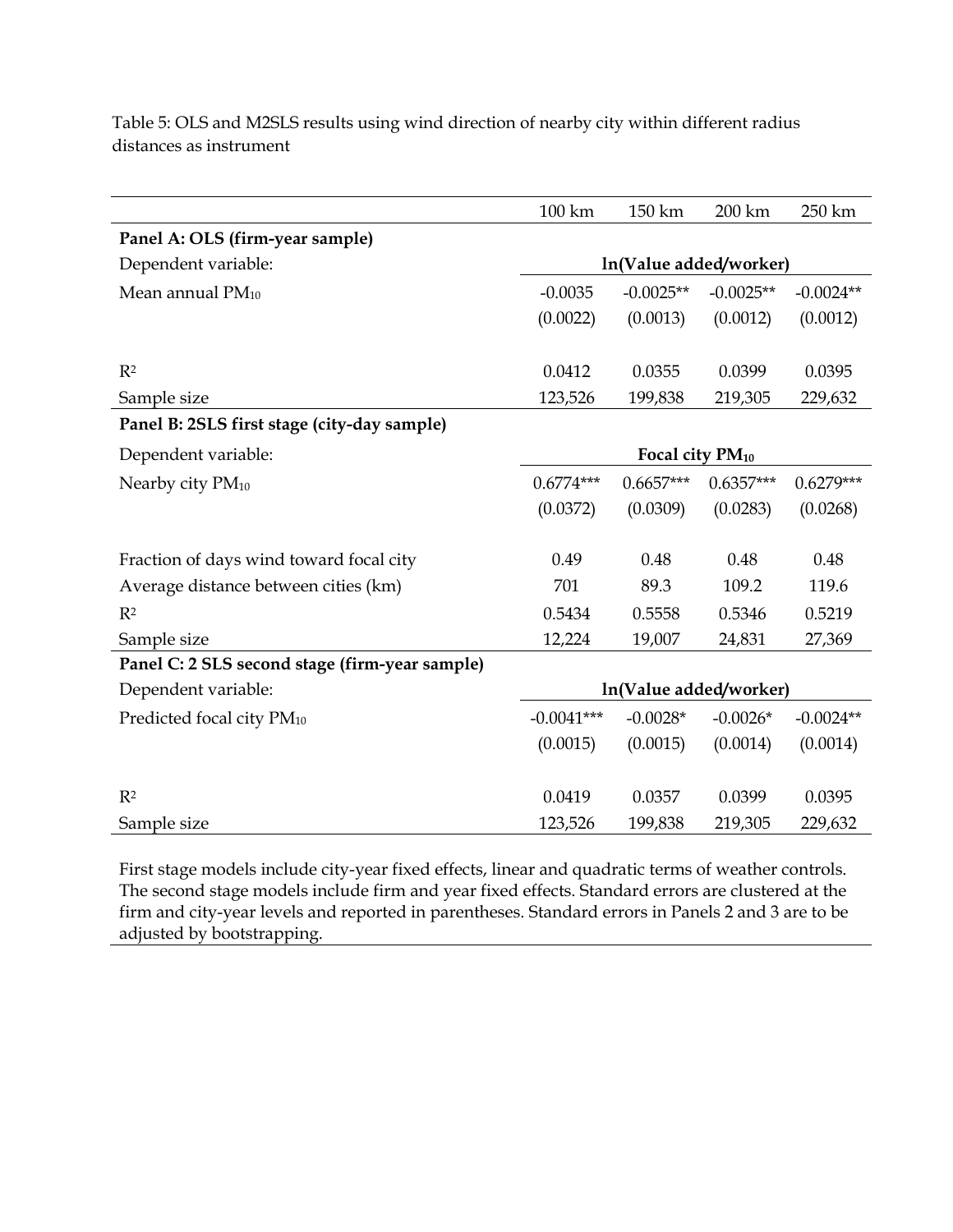|                                            | 100 km      | 150 km      | 200 km                      | 250 km      |
|--------------------------------------------|-------------|-------------|-----------------------------|-------------|
| Panel A: First stage (city-day sample)     |             |             |                             |             |
| Dependent variable:                        |             |             | Focal city PM <sub>10</sub> |             |
| Nearby city $PM_{10}$                      | $0.6668***$ | $0.6401***$ | $0.6017***$                 | $0.5891***$ |
|                                            | (0.0351)    | (0.0384)    | (0.0328)                    | (0.0305)    |
|                                            |             |             |                             |             |
| Fraction of days wind away from focal city | 0.51        | 0.52        | 0.52                        | 0.52        |
| Average distance between cities (km)       | 72.1        | 91.1        | 110.7                       | 121.0       |
| $R^2$                                      | 0.5675      | 0.5717      | 0.5475                      | 0.5362      |
| Sample size                                | 9,983       | 15,862      | 20,837                      | 22,896      |
| Panel B: Second stage (firm-year sample)   |             |             |                             |             |
| Dependent variable:                        |             |             | ln(Value added/worker)      |             |
| Predicted focal city PM <sub>10</sub>      | 0.0018      | 0.0002      | 0.0000                      | $-0.0001$   |
|                                            | (0.0023)    | (0.0009)    | (0.0007)                    | (0.0007)    |
|                                            |             |             |                             |             |
| $R^2$                                      | 0.0409      | 0.0351      | 0.0393                      | 0.0390      |
| Sample size                                | 123,526     | 199,838     | 219,305                     | 229,632     |
|                                            |             |             |                             |             |

Table 6: Falsification test using PM<sub>10</sub> of nearby city conditional on wind blowing away from focal city as instrument

The first stage models include city-year fixed effects, linear and quadratic terms of weather controls. The second stage models include firm and year fixed effects. Standard errors are clustered at the firm and city-year levels and reported in parentheses. Standard errors are to be adjusted by bootstrapping.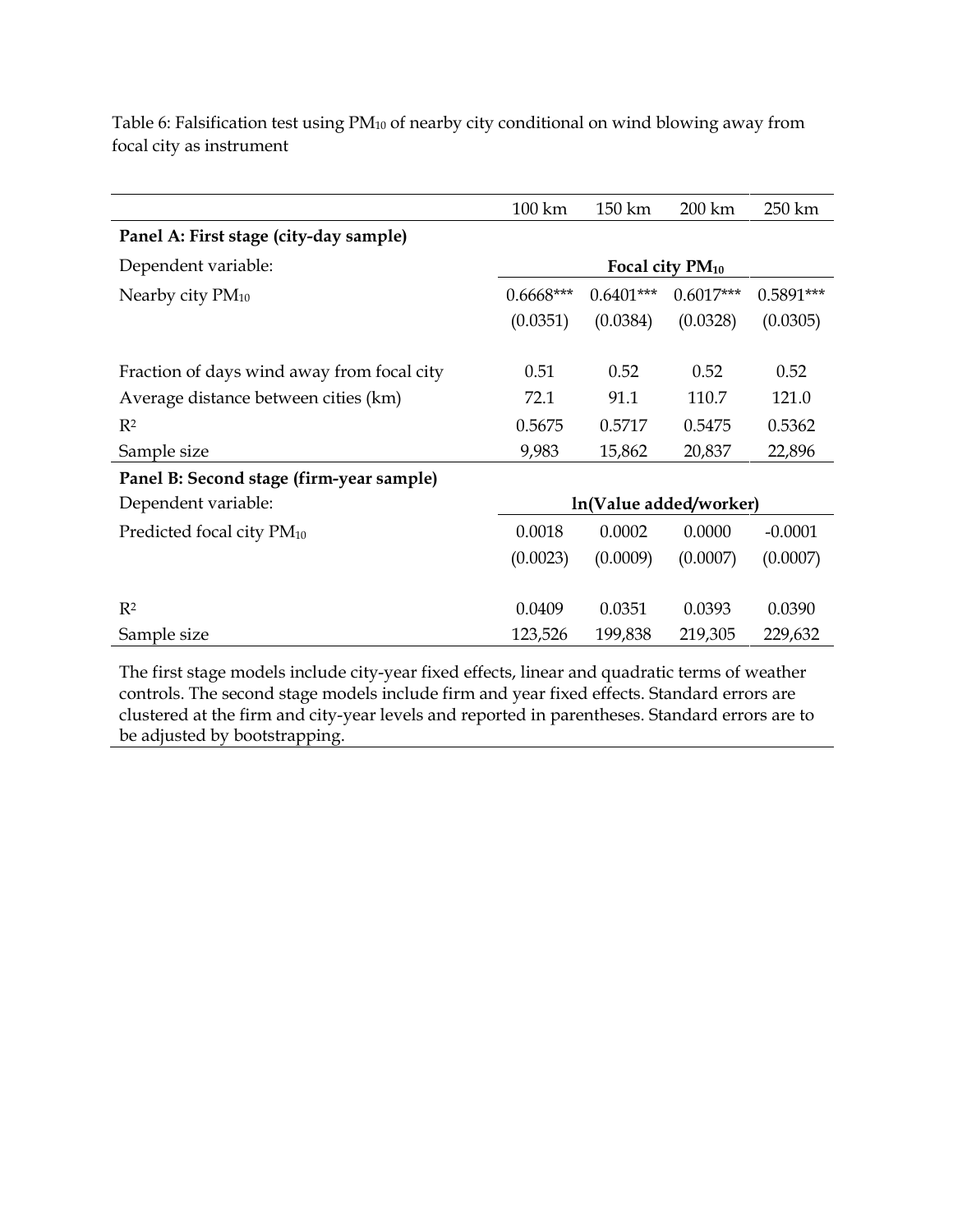|                                                                 | (1)            | (2)                        |
|-----------------------------------------------------------------|----------------|----------------------------|
| First stage                                                     |                |                            |
| Dependent variable:                                             | $ln(PM_{2.5})$ | ln(SO <sub>2</sub> )       |
| ln(#thermal inversions)                                         | $0.0439***$    | $0.0422***$                |
|                                                                 | (0.0007)       | (0.0015)                   |
| <b>KP</b> Test                                                  | 4,448          | 782                        |
| <b>Second stage</b>                                             |                |                            |
| Dependent variable:                                             |                | In(Value added per worker) |
| ln(PM <sub>2.5</sub> )                                          | $-0.9611***$   |                            |
|                                                                 | (0.1018)       |                            |
| ln(SO <sub>2</sub> )                                            |                | $-0.9987***$               |
|                                                                 |                | (0.1098)                   |
| Firm fixed effects                                              | Y              | Y                          |
| Year fixed effects                                              | Y              | Y                          |
| Weather controls                                                | Y              | Y                          |
| $R^2$                                                           | 0.1242         | 0.1205                     |
| Sample size                                                     | 1,592,626      | 1,592,626                  |
| Standard errors are clustered at the firm level and reported in |                |                            |
| parentheses.                                                    |                |                            |

Appendix A 2SLS estimates – effect of pollution on labor productivity using number of thermal inversions as instrument (log-log specification)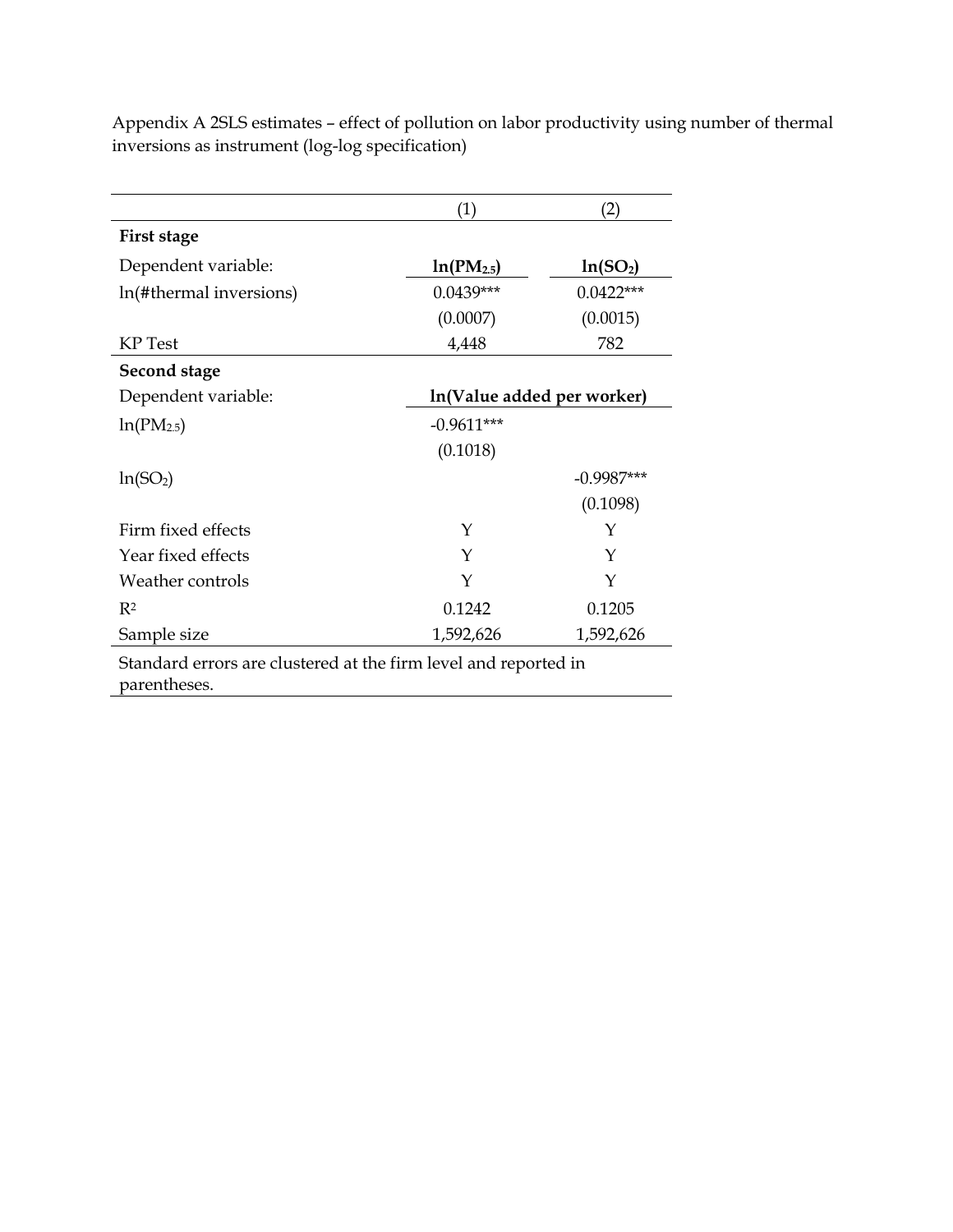Appendix B: Conversion of API to PM<sup>10</sup>

| API              | $PM_{10}$   | <b>Conversion Formula</b>     |
|------------------|-------------|-------------------------------|
| $0 - 50$         | $0 - 50$    | $API = PM_{10}$               |
| $50 - 200$       | $50 - 350$  | $API = (1/2)*PM_{10} + 25$    |
| $200 - 300$      | $350 - 420$ | $API = (10/7)^*PM_{10} - 300$ |
| $300 - 400$      | $420 - 500$ | $API = (5/4)*PM_{10} - 225$   |
| $400 - 500$      | $500 - 600$ | $API = PM_{10} - 100$         |
|                  |             |                               |
| Based on Andrews |             |                               |
| $2008$ ).        |             |                               |